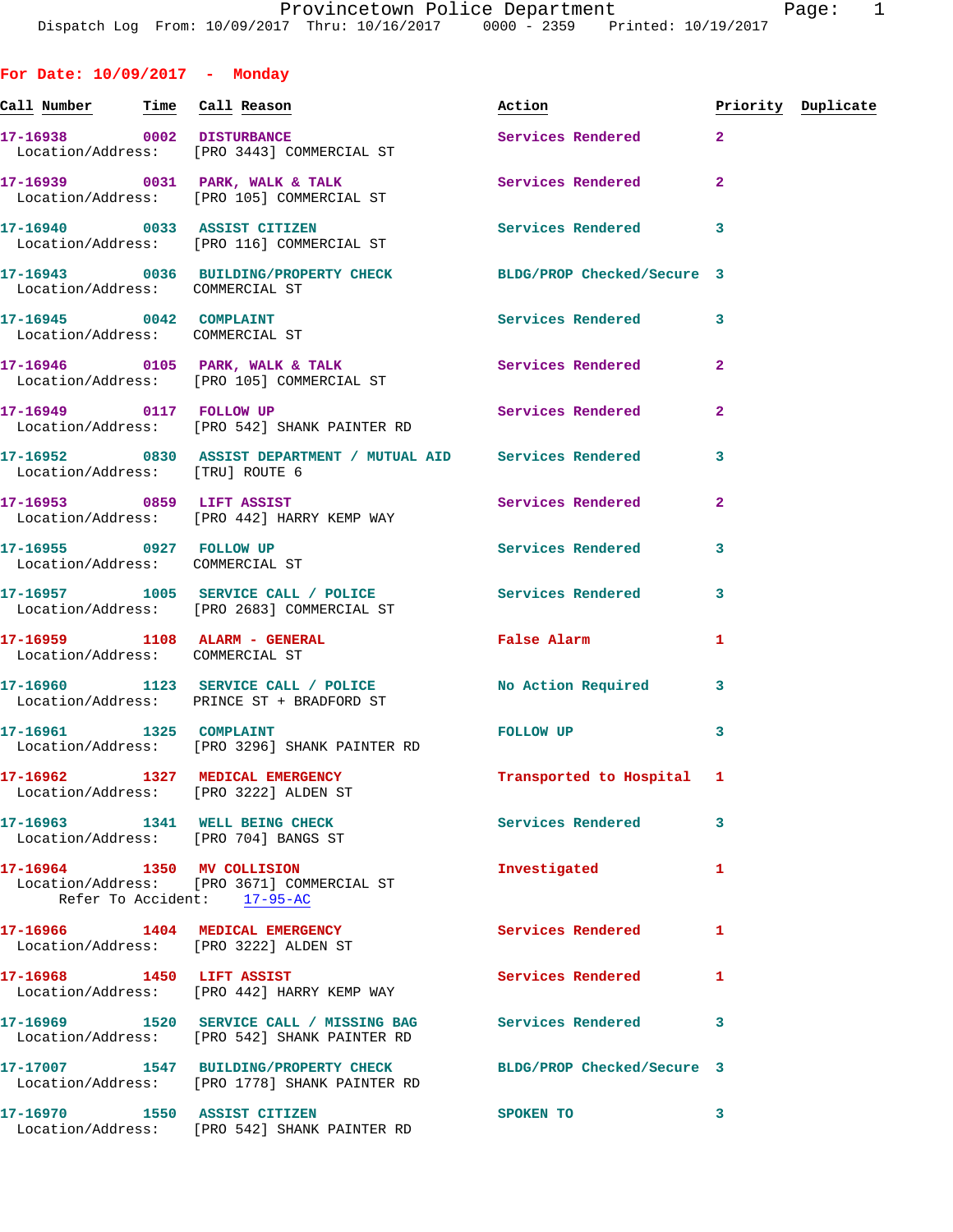17-17008 1551 PARK, WALK & TALK **Services Rendered** 2 Location/Address: [PRO 105] COMMERCIAL ST **17-16971 1555 TRESPASS/PAST OCCURRED Services Rendered 3**  Location/Address: COMMERCIAL ST **17-16972 1557 SERVICE CALL / POLICE Services Rendered 3**  Location/Address: [PRO 57] BRADFORD ST **17-16974 1618 MEDICAL/EVAL Services Rendered 1**  Location/Address: [PRO 57] BRADFORD ST **17-16975 1757 911 HANG UP Could Not Locate 1**  Location/Address: [PRO 3222] ALDEN ST 17-17010 1805 COMPLAINT **17-17010** Services Rendered 3 Location/Address: [PRO 1989] COMMERCIAL ST **17-17011 1817 BUILDING/PROPERTY CHECK BLDG/PROP Checked/Secure 3**  Location/Address: [PRO 519] RACE POINT RD **17-16976 1850 LOOSE DOG GONE ON ARRIVAL 2**  Location/Address: ATLANTIC AVE **17-17013 2112 BUILDING/PROPERTY CHECK BLDG/PROP Checked/Secure 3**  Location/Address: [PRO 2493] BRADFORD ST **17-16977 2200 MV DISABLED Services Rendered 2**  Location/Address: [PRO 539] SHANK PAINTER RD **17-17014 2316 ALARM - GENERAL False Alarm 1**  Location/Address: [PRO 196] COMMERCIAL ST **17-17015 2337 BUILDING/PROPERTY CHECK BLDG/PROP Checked/Secure 3**  Location/Address: [PRO 106] COMMERCIAL ST **17-17016 2343 MV STOP VERBAL WARNING 3**  Location/Address: [PRO 1158] WINSLOW ST **17-16995 2345 BUILDING/PROPERTY CHECK BLDG/PROP Checked/Secure 3**  Location/Address: [PRO 1952] COMMERCIAL ST **For Date: 10/10/2017 - Tuesday 17-17017 0016 BUILDING/PROPERTY CHECK Services Rendered 3**  Location/Address: [PRO 433] RYDER ST EXT **17-17018 0016 BUILDING/PROPERTY CHECK BLDG/PROP Checked/Secure 3**  Location/Address: [PRO 1952] COMMERCIAL ST **17-16996 0029 MV OBSERVANCE / ASSIGNMENT Services Rendered 3**  Location/Address: BRADFORD ST + RYDER ST

**17-17020 0037 DISTURBANCE / FIGHT / ARGUMENT GONE ON ARRIVAL 1**  Location/Address: [PRO 2416] COMMERCIAL ST

**17-17021 0042 BUILDING/PROPERTY CHECK BLDG/PROP Checked/Secure 3**  Location/Address: [PRO 105] COMMERCIAL ST

**17-17022 0044 MV STOP VERBAL WARNING 3**  Location/Address: [PRO 413] CONWELL ST

**17-17027 0106 MV OBSERVANCE / ASSIGNMENT No Action Required 3**  Location/Address: [PRO 94] BRADFORD ST

**17-16958 0124 MV STOP/OUI ARREST Arrest(s) Made 3**  Location/Address: [PRO 519] RACE POINT RD Refer To Arrest: 17-313-AR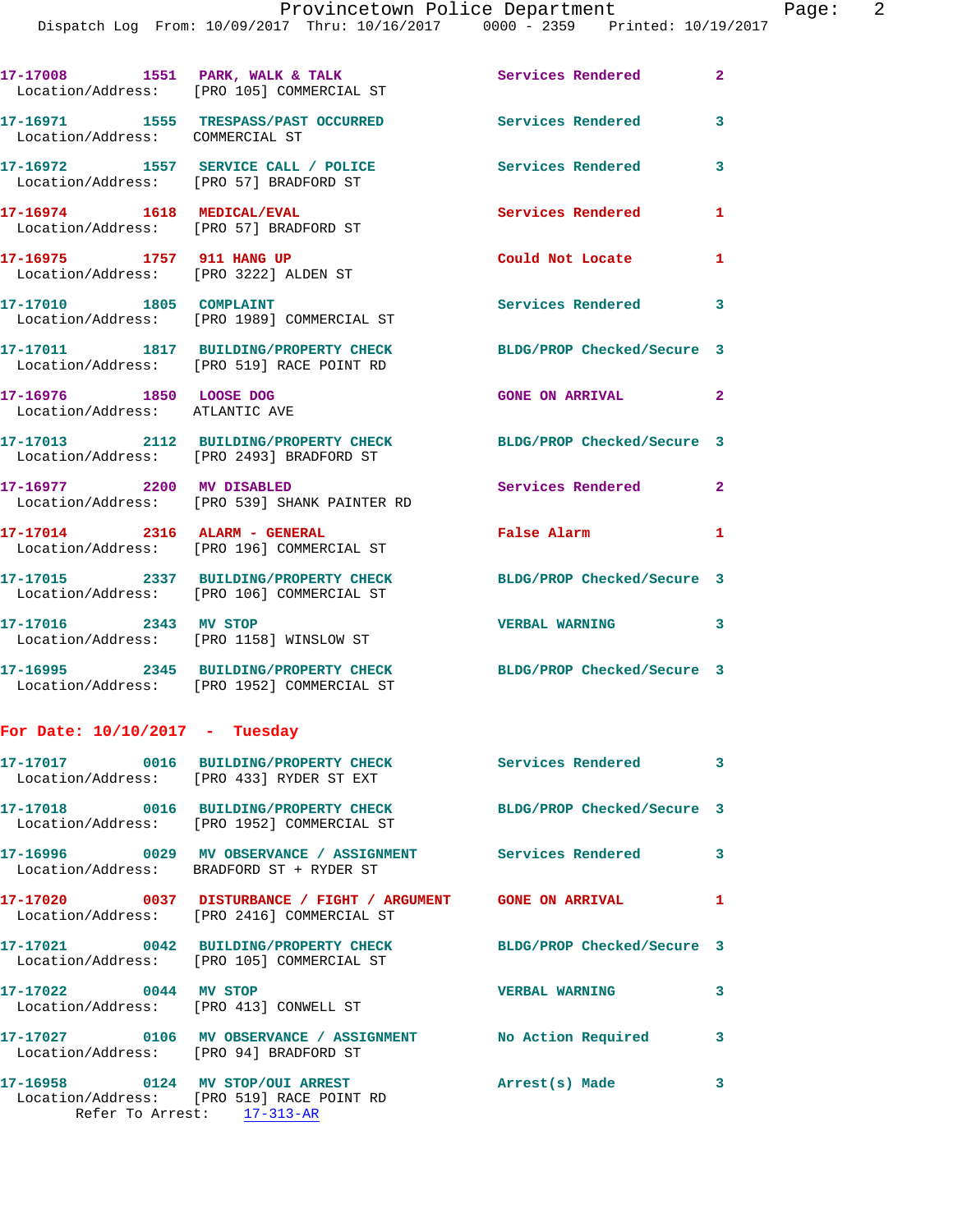|                                                       | 17-17028 0132 BUILDING/PROPERTY CHECK<br>Location/Address: [PRO 530] SHANK PAINTER RD   | BLDG/PROP Checked/Secure 3           |                            |
|-------------------------------------------------------|-----------------------------------------------------------------------------------------|--------------------------------------|----------------------------|
|                                                       | 17-17029 0456 MV OBSERVANCE / ASSIGNMENT<br>Location/Address: BRADFORD ST + STANDISH ST | <b>Services Rendered</b>             | 3                          |
|                                                       | 17-17030 0506 BUILDING/PROPERTY CHECK<br>Location/Address: [PRO 3259] MACMILLAN WHARF   | <b>Services Rendered</b>             | 3                          |
|                                                       | 17-17031 0515 BUILDING/PROPERTY CHECK<br>Location/Address: [PRO 2481] TREMONT ST        | Services Rendered                    | $\mathbf{3}$               |
|                                                       | 17-17032 0518 BUILDING/PROPERTY CHECK<br>Location/Address: [PRO 387] COMMERCIAL ST      | Services Rendered                    | $\overline{\phantom{a}}$ 3 |
|                                                       | 17-17033 0546 BUILDING/PROPERTY CHECK<br>Location/Address: [PRO 569] WINSLOW ST         | BLDG/PROP Checked/Secure 3           |                            |
| Location/Address: [PRO 3440] ROUTE 6                  | 17-17034 0548 MV OBSERVANCE / ASSIGNMENT Services Rendered                              |                                      | 3                          |
| Location/Address: [PRO 2518] ROUTE 6                  | 17-16978 0550 MV OBSERVANCE / ASSIGNMENT Services Rendered                              |                                      | 3                          |
| 17-17035 0606 MV STOP                                 | Location/Address: [PRO 2479] ROUTE 6                                                    | <b>VERBAL WARNING</b>                | 3                          |
|                                                       | 17-17037 0624 BUILDING/PROPERTY CHECK<br>Location/Address: [PRO 3430] COMMERCIAL ST     | <b>Services Rendered</b>             | 3                          |
| 17-17038 0705 FOLLOW UP                               | Location/Address: [PRO 3296] SHANK PAINTER RD                                           | FOLLOW UP                            | $\overline{2}$             |
|                                                       | 17-17039 0756 MEDICAL EMERGENCY<br>Location/Address: [PRO 350] COMMERCIAL ST            | Transported to Hospital              | 1                          |
|                                                       | 17-17040 0802 SERVICE CALL / POLICE<br>Location/Address: [PRO 488] MAYFLOWER ST         | Services Rendered                    | 3                          |
|                                                       | 17-17041 0832 SERVICE CALL / POLICE<br>Location: [PRO 3705] ORLEANS DISTRICT COURT      | Services Rendered                    | 3                          |
|                                                       |                                                                                         |                                      |                            |
|                                                       | 17-17043 1113 BUILDING/PROPERTY CHECK<br>Location/Address: [PRO 3430] COMMERCIAL ST     | Services Rendered<br>$\sim$ $\sim$ 3 |                            |
| 17-17044 1121 BIKE ACCIDENT                           | Location/Address: [PRO 650] COMMERCIAL ST                                               | <b>Services Rendered</b>             | $\mathbf{1}$               |
| Location/Address: [PRO 1923] PEARL ST                 | Refer To Accident: 17-96-AC                                                             | Services Rendered                    | $\mathbf{1}$               |
|                                                       |                                                                                         |                                      |                            |
| 17-16979 1130 GENERAL INFO                            |                                                                                         | Services Rendered                    | $\blacksquare$             |
| 17-16980 1200 AIRPORT COVERAGE                        | Location/Address: [PRO 516] RACE POINT RD                                               | Services Rendered                    | $\mathbf{2}$               |
| 17-16982 1240 MV COMPLAINT                            | Location/Address: [PRO 94] BRADFORD ST                                                  | SPOKEN TO                            | $\mathbf{2}$               |
| 17-16983 1440 FOLLOW UP<br>Location/Address: PEARL ST | Refer To Accident: 17-96-AC                                                             | <b>FOLLOW UP</b>                     | $\mathbf{2}$               |
| 17-16986 1717 TRANSPORT<br>Location: [OT] BHOC        | Refer To Arrest: 17-314-AR                                                              | Transferred Custody 3                |                            |
| 17-16988 1728 911 MISDIAL                             | Location/Address: [PRO 3730] BAYBERRY AVE                                               | Services Rendered 1                  |                            |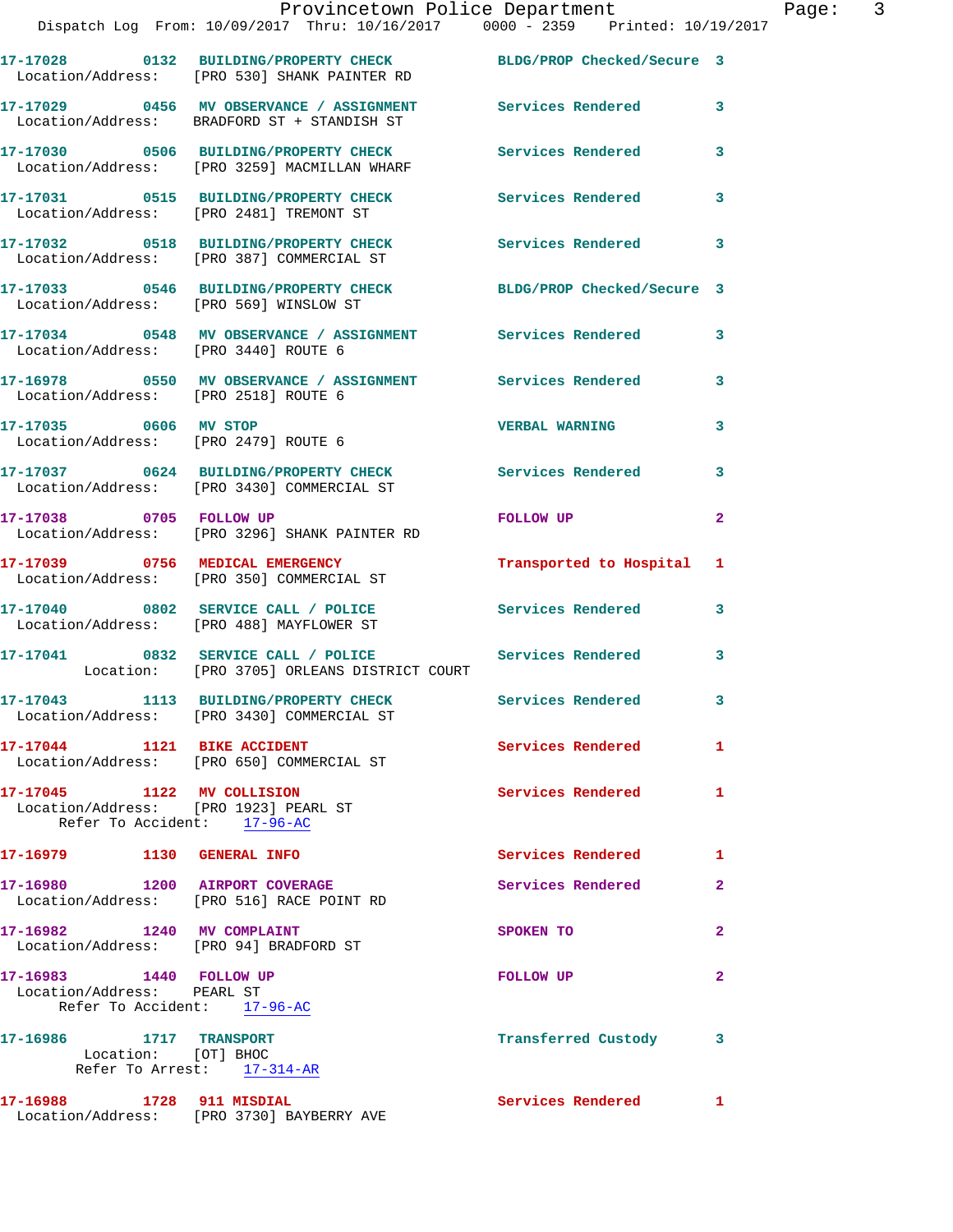|                                        | Provincetown Police Department<br>Dispatch Log From: 10/09/2017 Thru: 10/16/2017 0000 - 2359 Printed: 10/19/2017    |                           | Page: 4      |
|----------------------------------------|---------------------------------------------------------------------------------------------------------------------|---------------------------|--------------|
|                                        | 17-16989 1900 ALARM - CO<br>Location/Address: [PRO 803] COMMERCIAL ST                                               | False Alarm 1             |              |
|                                        | 17-16991 2111 GENERAL INFO                                                                                          | No Action Required 3      |              |
| 17-16992 2153 THREATS                  | Location/Address: [PRO 711] BRADFORD ST                                                                             | Services Rendered 2       |              |
|                                        | 17-16993 2216 ASSIST DEPARTMENT / MUTUAL AID Services Rendered 3<br>Location/Address: [TRU] POND VILLAGE HEIGHTS RD |                           |              |
| For Date: $10/11/2017$ - Wednesday     |                                                                                                                     |                           |              |
|                                        | 17-16941 0053 BUILDING/PROPERTY CHECK BLDG/PROP Checked/Secure 3<br>Location/Address: [PRO 3259] MACMILLAN WHARF    |                           |              |
|                                        | 17-16942 0058 BUILDING/PROPERTY CHECK BLDG/PROP Checked/Secure 3<br>Location/Address: [PRO 554] TREMONT ST          |                           |              |
| Location/Address: [PRO 94] BRADFORD ST | 17-16944 0105 MV OBSERVANCE / ASSIGNMENT Services Rendered 3                                                        |                           |              |
|                                        | 17-16947 0110 MV STOP<br>Location/Address: [PRO 3004] BRADFORD ST                                                   | <b>VERBAL WARNING</b>     | $\mathbf{3}$ |
| Location/Address: [PRO 94] BRADFORD ST | 17-16948 0118 MV OBSERVANCE / ASSIGNMENT Services Rendered 3                                                        |                           |              |
|                                        | 17-16950 0130 MV STOP<br>Location/Address: [PRO 2513] ROUTE 6                                                       | <b>VERBAL WARNING</b> 3   |              |
|                                        | 17-16951 0143 MV OBSERVANCE / ASSIGNMENT Services Rendered 3<br>Location/Address: [PRO 530] SHANK PAINTER RD        |                           |              |
|                                        | 17-16954 0156 BUILDING/PROPERTY CHECK Services Rendered 3<br>Location/Address: [PRO 433] RYDER ST EXT               |                           |              |
|                                        | 17-16965 0305 BUILDING/PROPERTY CHECK BLDG/PROP Checked/Secure 3<br>Location/Address: [PRO 1778] SHANK PAINTER RD   |                           |              |
|                                        | 17-16967 0308 BUILDING/PROPERTY CHECK BLDG/PROP Checked/Secure 3<br>Location/Address: [PRO 545] SHANK PAINTER RD    |                           |              |
|                                        | 17-16973 0356 BUILDING/PROPERTY CHECK BLDG/PROP Checked/Secure 3<br>Location/Address: [PRO 440] HARRY KEMP WAY      |                           |              |
|                                        | 17-16984 0432 BUILDING/PROPERTY CHECK BLDG/PROP Checked/Secure 3<br>Location/Address: [PRO 1886] BRADFORD ST        |                           |              |
|                                        | 17-16987 6949 MV OBSERVANCE / ASSIGNMENT Services Rendered 3<br>Location/Address: SNAIL RD + COMMERCIAL ST          |                           |              |
|                                        | 17-16994 0531 BUILDING/PROPERTY CHECK BLDG/PROP Checked/Secure 3<br>Location/Address: [PRO 525] COMMERCIAL ST       |                           |              |
|                                        | 17-16998 0810 SCHOOL ASSIGNMENT<br>Location/Address: [PRO 488] MAYFLOWER ST                                         | Services Rendered 3       |              |
|                                        | 17-16999 0912 SUSPICIOUS ACTIVITY<br>Location/Address: [PRO 413] CONWELL ST                                         | SPOKEN TO                 | $\mathbf{2}$ |
| Location/Address: [PRO 3222] ALDEN ST  | 17-17002 1040 MEDICAL EMERGENCY DOT                                                                                 | Transported to Hospital 1 |              |
|                                        | 17-17003 1059 FLIGHT COVERAGE<br>Location/Address: [PRO 516] RACE POINT RD                                          | Services Rendered 2       |              |
|                                        | 17-17004 1103 BUILDING/PROPERTY CHECK BLDG/PROP Checked/Secure 3<br>Location/Address: [PRO 4080] RYDER ST EXT       |                           |              |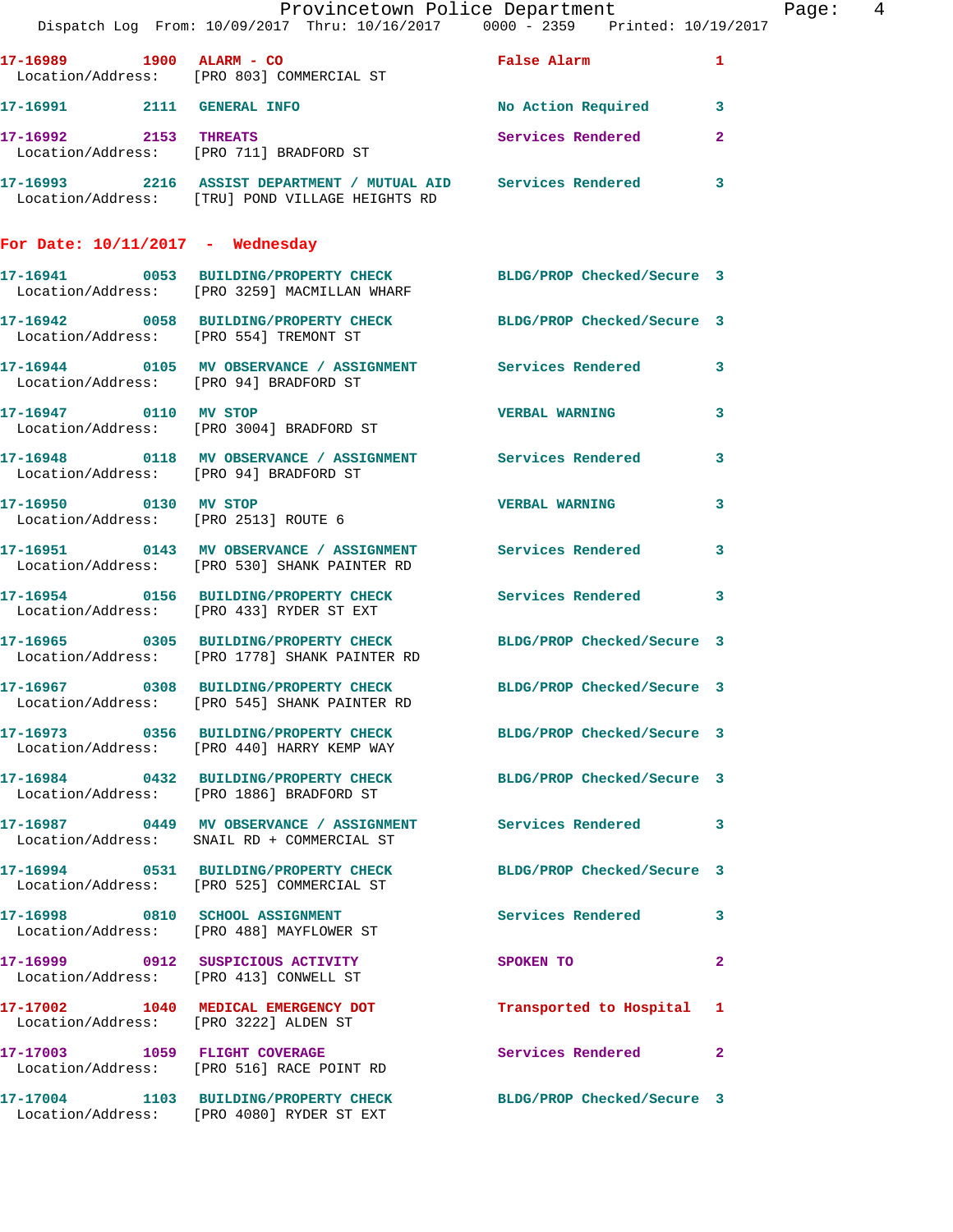Dispatch Log From: 10/09/2017 Thru: 10/16/2017 0000 - 2359 Printed: 10/19/2017

| 17-17005<br>1124<br>Location/Address: | ALARM - FIRE<br>[PRO 2132] COMMERCIAL ST                         | Services Rendered          |   |
|---------------------------------------|------------------------------------------------------------------|----------------------------|---|
| 17-17024<br>1324<br>Location/Address: | <b>BUILDING/PROPERTY CHECK</b><br>[PRO 3287] ROUTE 6             | BLDG/PROP Checked/Secure 3 |   |
| 17-17025<br>1356                      | SUSPICIOUS ACTIVITY<br>Location/Address: [PRO 516] RACE POINT RD | <b>GONE ON ARRIVAL</b>     | 2 |
| 17-17026<br>1400<br>Location:         | PARK, WALK & TALK<br>[PRO 3431] LOPES SOUARE                     | No Action Required         | 2 |
| 17-17046<br>1539                      | PARK, WALK & TALK                                                | Services Rendered          | 2 |

 Location: [PRO 3431] LOPES SQUARE **17-17047 1700 FOLLOW UP Services Rendered 2**  Location/Address: [PRO 1797] BRADFORD ST

17-17048 1752 PARK, WALK & TALK **Services Rendered** 2 Location/Address: COMMERCIAL ST

**17-17049 1823 MV STOP VERBAL WARNING 3**  Location/Address: [PRO 1797] BRADFORD ST

**17-17050 1846 BUILDING/PROPERTY CHECK Services Rendered 3**  Location/Address: [PRO 2898] JEROME SMITH RD

**17-17051 1857 BUILDING/PROPERTY CHECK Services Rendered 3**  Location/Address: [PRO 3259] MACMILLAN WHARF

**17-17053 1958 MV STOP VERBAL WARNING 3**  Location/Address: [PRO 3420] JOHNSON ST

**17-17054 2007 911 / GENERAL/HANGUP Services Rendered 1**  Location/Address: [PRO 2977] COMMERCIAL ST

**17-17055 2010 PARKING COMPLAINT / GENERAL Services Rendered 3**  Location/Address: [PRO 3838] JOHNSON ST

**17-17056 2025 MV OBSERVANCE / ASSIGNMENT Services Rendered 3**  Location/Address: BRADFORD ST + HOWLAND ST

17-17057 **2057** PARK, WALK & TALK **Services Rendered** 2

Location: [PRO 3431] LOPES SQUARE

**17-17058 2130 MV OBSERVANCE / ASSIGNMENT Services Rendered 3**  Location/Address: [PRO 2521] ROUTE 6

**17-17059 2218 MV STOP Citation / Warning Issue 3**  Location/Address: RACE POINT RD + STABLE PATH

**17-17061 2354 BUILDING/PROPERTY CHECK BLDG/PROP Checked/Secure 3**  Location/Address: [PRO 488] MAYFLOWER ST

## **For Date: 10/12/2017 - Thursday**

**17-17062 0021 MV OBSERVANCE / ASSIGNMENT Services Rendered 3**  Location/Address: [PRO 2859] BRADFORD ST **17-17063 0052 BUILDING/PROPERTY CHECK BLDG/PROP Checked/Secure 3**  Location/Address: [PRO 440] HARRY KEMP WAY **17-17065 0107 MV OBSERVANCE / ASSIGNMENT No Action Required 3**  Location/Address: ROUTE 6 + SNAIL RD **17-17066 0107 BUILDING/PROPERTY CHECK BLDG/PROP Checked/Secure 3**  Location/Address: [PRO 1638] COMMERCIAL ST **17-17067 0112 BUILDING/PROPERTY CHECK BLDG/PROP Checked/Secure 3**  Location/Address: [PRO 186] COMMERCIAL ST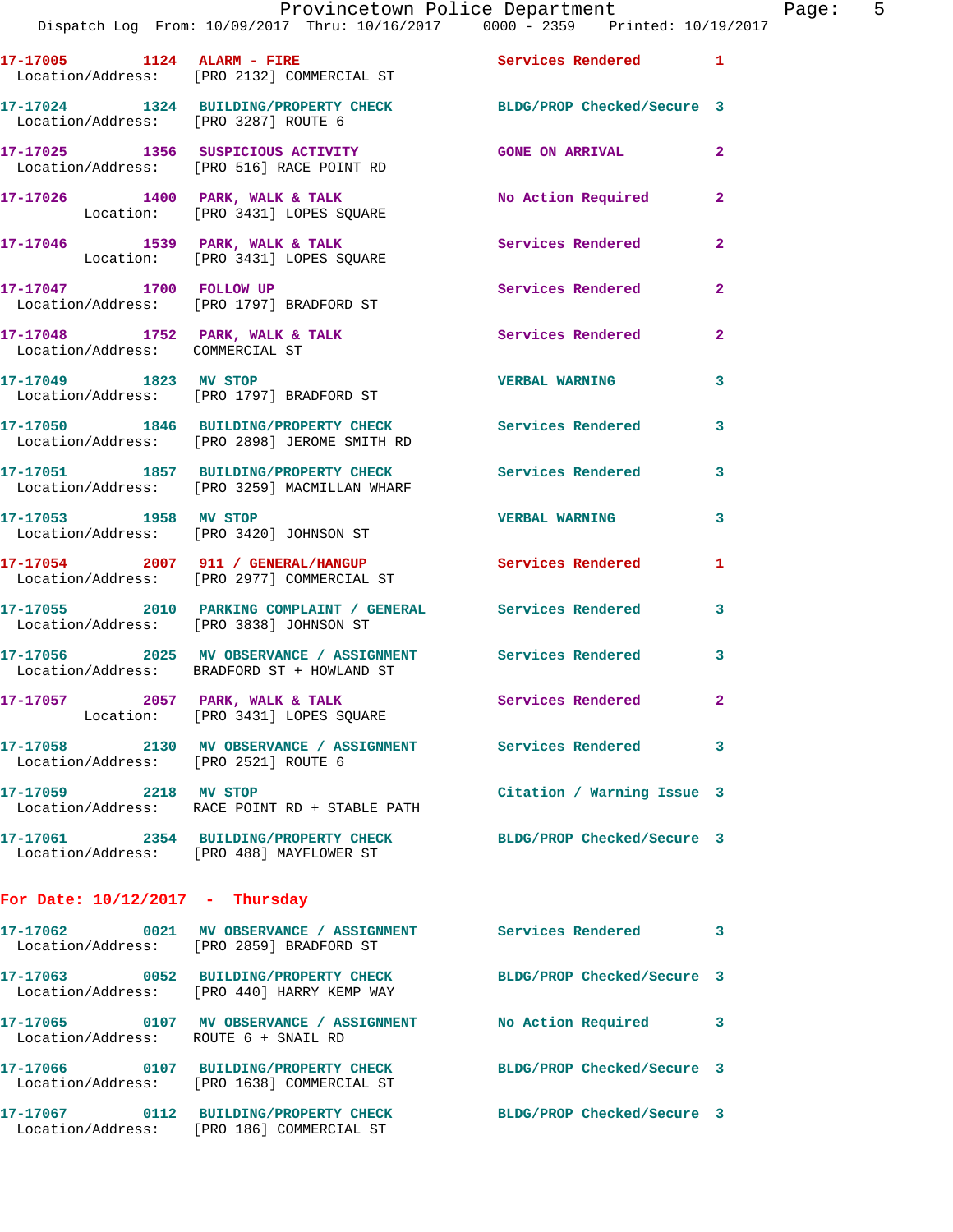|                                                           | 17-17068 0125 BUILDING/PROPERTY CHECK<br>Location/Address: [PRO 3033] COMMERCIAL ST      | BLDG/PROP Checked/Secure 3 |                |
|-----------------------------------------------------------|------------------------------------------------------------------------------------------|----------------------------|----------------|
|                                                           | 17-17069 0139 MV OBSERVANCE / ASSIGNMENT<br>Location/Address: [PRO 530] SHANK PAINTER RD | Services Rendered          | 3              |
|                                                           | 17-17070 0151 BUILDING/PROPERTY CHECK<br>Location/Address: [PRO 2483] COMMERCIAL ST      | Services Rendered          | 3              |
|                                                           | 17-17071 0202 BUILDING/PROPERTY CHECK<br>Location/Address: [PRO 444] HIGH POLE HILL      | BLDG/PROP Checked/Secure 3 |                |
| 17-17072 0205 WELL BEING CHECK                            | Location/Address: [PRO 1012] NELSON AVE                                                  | Services Rendered 3        |                |
|                                                           | 17-17073 0241 BUILDING/PROPERTY CHECK<br>Location/Address: [PRO 516] RACE POINT RD       | BLDG/PROP Checked/Secure 3 |                |
| Location/Address:                                         | 17-17074 0246 BUILDING/PROPERTY CHECK<br>[PRO 1989] COMMERCIAL ST                        | BLDG/PROP Checked/Secure 3 |                |
| Location/Address: [PRO 94] BRADFORD ST                    | 17-17075 0250 MV OBSERVANCE / ASSIGNMENT                                                 | No Action Required         | 3              |
| Location/Address:                                         | 17-17076 0255 BUILDING/PROPERTY CHECK<br>[PRO 3259] MACMILLAN WHARF                      | BLDG/PROP Checked/Secure 3 |                |
| Location/Address: [PRO 595] BRADFORD ST                   | 17-17077 0315 MV OBSERVANCE / ASSIGNMENT                                                 | No Action Required 3       |                |
| Location/Address: [PRO 512] PRINCE ST                     | 17-17078 0320 BUILDING/PROPERTY CHECK                                                    | BLDG/PROP Checked/Secure 3 |                |
| Location/Address: COMMERCIAL ST                           | 17-17079 0411 BUILDING/PROPERTY CHECK                                                    | BLDG/PROP Checked/Secure 3 |                |
| Location/Address: [PRO 413] CONWELL ST                    | 17-17080 0519 BUILDING/PROPERTY CHECK                                                    | BLDG/PROP Checked/Secure 3 |                |
| 17-17082 0528 ALARM - GENERAL                             | Location/Address: [PRO 516] RACE POINT RD                                                | No Action Required         | 3              |
| Location/Address: [PRO 1566] CONWELL ST                   | 17-17081 0529 MV OBSERVANCE / ASSIGNMENT                                                 | Services Rendered          | 3              |
|                                                           | 17-17083 0541 MV OBSERVANCE / ASSIGNMENT<br>Location/Address: ROUTE 6 + PROVINCELANDS RD | No Action Required 3       |                |
|                                                           | 17-17084 0611 BUILDING/PROPERTY CHECK<br>Location/Address: [PRO 379] COMMERCIAL ST       | BLDG/PROP Checked/Secure 3 |                |
| 17-17085 0810 SCHOOL ASSIGNMENT                           | Location/Address: [PRO 569] WINSLOW ST                                                   | Services Rendered          | 3              |
|                                                           | 17-17087 0836 BUILDING/PROPERTY CHECK<br>Location/Address: [PRO 2206] COMMERCIAL ST      | BLDG/PROP Checked/Secure 3 |                |
| 17-17088 0844 HAZARDS                                     | Location/Address: RACE POINT RD + ROUTE 6                                                | Services Rendered          | $\overline{2}$ |
|                                                           | 17-17089 0924 FIREARMS / WEAPONS<br>Location/Address: [PRO 542] SHANK PAINTER RD         | Investigated               | $\mathbf{2}$   |
| 17-17090 1118 MV COLLISION<br>Refer To Accident: 17-97-AC | Location/Address: [PRO 440] HARRY KEMP WAY                                               | Investigated               | 1              |
|                                                           | 17-17092 1210 BUILDING/PROPERTY CHECK                                                    | BLDG/PROP Checked/Secure 3 |                |

Location/Address: [PRO 4080] RYDER ST EXT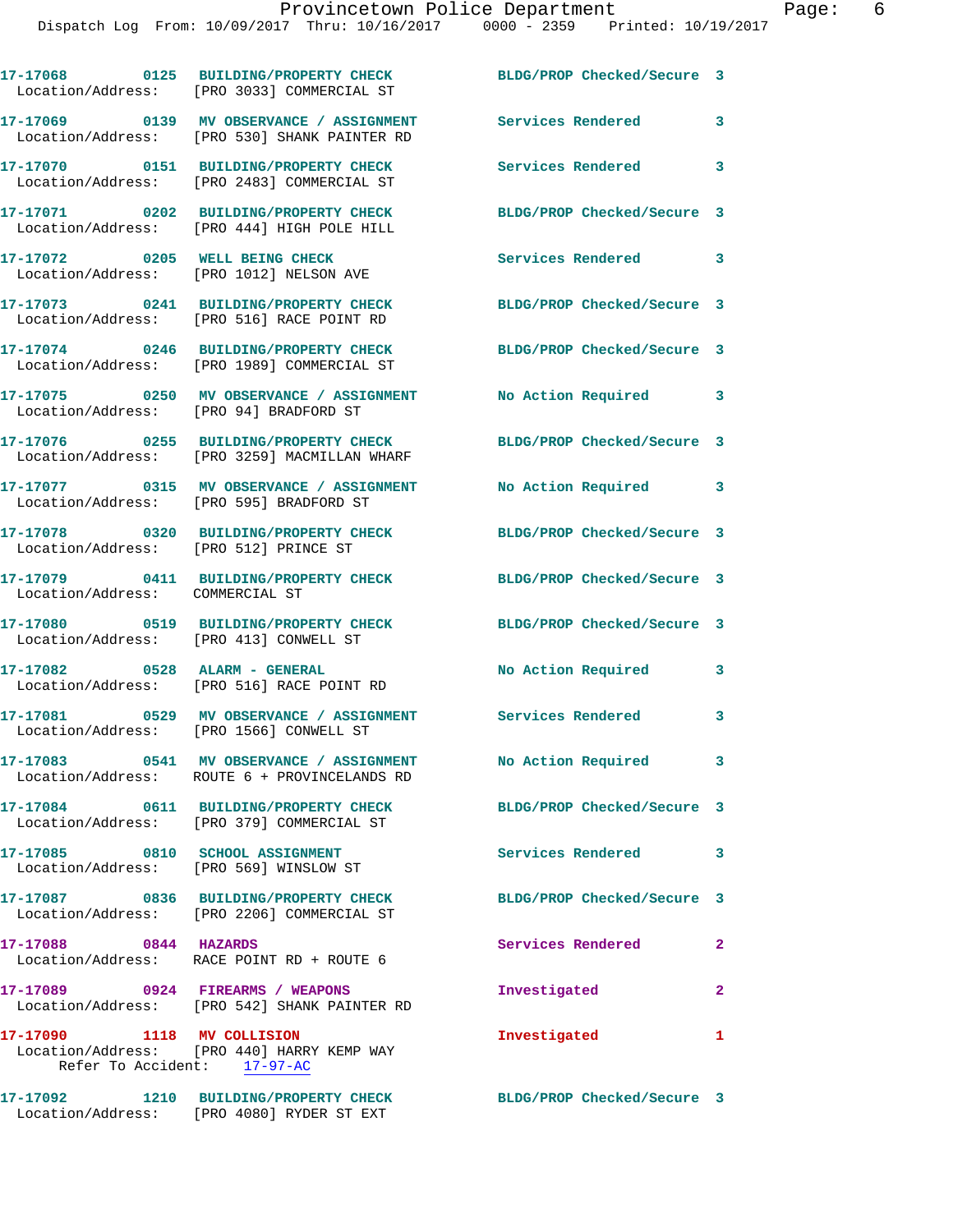|                                                               | Provincetown Police Department<br>Dispatch Log From: 10/09/2017 Thru: 10/16/2017 0000 - 2359 Printed: 10/19/2017 |                            |                         |
|---------------------------------------------------------------|------------------------------------------------------------------------------------------------------------------|----------------------------|-------------------------|
| 17-17093 1212 HARASSMENT                                      | Location/Address: [PRO 1621] BRADFORD ST                                                                         | Investigated               | $\mathbf{2}$            |
|                                                               | 17-17094 1305 MV OBSERVANCE / ASSIGNMENT Services Rendered<br>Location/Address: SHANK PAINTER RD + BRADFORD ST   |                            | 3                       |
|                                                               |                                                                                                                  | No Action Required         | $\mathbf{2}$            |
|                                                               | 17-17096 1322 LOST BLUE PURSE<br>Location: [PRO 3431] LOPES SQUARE                                               | Services Rendered          | 3                       |
| 17-17097 1323 MV STOP                                         | Location/Address: BRADFORD ST + SHANK PAINTER RD                                                                 | <b>VERBAL WARNING</b>      | 3                       |
| 17-17098 1328 MV STOP<br>Location/Address: SHANK PAINTER RD   |                                                                                                                  | <b>VERBAL WARNING</b>      | 3                       |
|                                                               | 17-17099 1347 WATER MAIN BREAK<br>Location/Address: [PRO 1214] WINTHROP ST                                       | <b>SPOKEN TO</b>           | $\overline{\mathbf{2}}$ |
|                                                               | 17-17100 1348 MV STOP<br>Location: [PRO 3431] LOPES SQUARE                                                       | <b>VERBAL WARNING</b>      | 3                       |
|                                                               | 17-17101 1359 BY-LAW VIOLATION<br>Location/Address: [PRO 105] COMMERCIAL ST                                      | Citation / Warning Issue 2 |                         |
|                                                               | 17-17102 1417 MEDICAL EMERGENCY<br>Location: [PRO 3431] LOPES SQUARE                                             | PATIENT REFUSAL            | 1                       |
| $17-17103$ 1423 ALARM - GENERAL                               | Location/Address: [PRO 2274] COMMERCIAL ST                                                                       | No Action Required         | 1                       |
|                                                               | 17-17105               1523      BUILDING/PROPERTY  CHECK<br>Location/Address:       [PRO  2520]  PRINCE  ST     | Services Rendered          | 3                       |
|                                                               | 17-17106 1524 BUILDING/PROPERTY CHECK Services Rendered<br>Location/Address: [PRO 75] CAPTAIN BERTIES WAY        |                            | 3                       |
| Location/Address: CONWELL ST                                  | 17-17108 1559 ANIMAL CALL/LOOSE DOG                                                                              | Could Not Locate           | $\overline{2}$          |
| Location/Address: BRADFORD ST                                 | 17-17109 1617 MV OBSERVANCE / ASSIGNMENT Services Rendered                                                       |                            |                         |
| 17-17110 1624 MV STOP                                         | Location/Address: [PRO 3523] BRADFORD ST                                                                         | <b>VERBAL WARNING</b>      | 3                       |
| Location/Address: [PRO 3440] ROUTE 6                          | 17-17111 1640 MV OBSERVANCE / ASSIGNMENT Services Rendered                                                       |                            | 3                       |
| 17-17112 1649 MV STOP<br>Location/Address: [PRO 2513] ROUTE 6 |                                                                                                                  | <b>VERBAL WARNING</b>      | 3                       |
| 17-17113 1700 MV STOP<br>Location/Address: [PRO 2513] ROUTE 6 |                                                                                                                  | <b>VERBAL WARNING</b>      | 3                       |
| 17-17114 1706 MV STOP<br>Location/Address: [PRO 2513] ROUTE 6 |                                                                                                                  | <b>VERBAL WARNING</b>      | 3                       |
|                                                               | 17-17115 1725 LOST DRIVER'S LICENSE<br>Location/Address: [PRO 542] SHANK PAINTER RD                              | Services Rendered          | 3                       |
|                                                               | 17-17117 1810 911 / GENERAL/LOCKED OUT Services Rendered<br>Location/Address: [PRO 348] COMMERCIAL ST            |                            | 1                       |
| 17-17119 1858 MV COLLISION<br>Refer To Accident: 17-97-AC     | Location/Address: [PRO 182] COMMERCIAL ST                                                                        | Services Rendered          | 1                       |

**17-17120 2001 MEDICAL EMERGENCY/BREATHING Transported to Hospital 1** 

Page:  $7^{17}$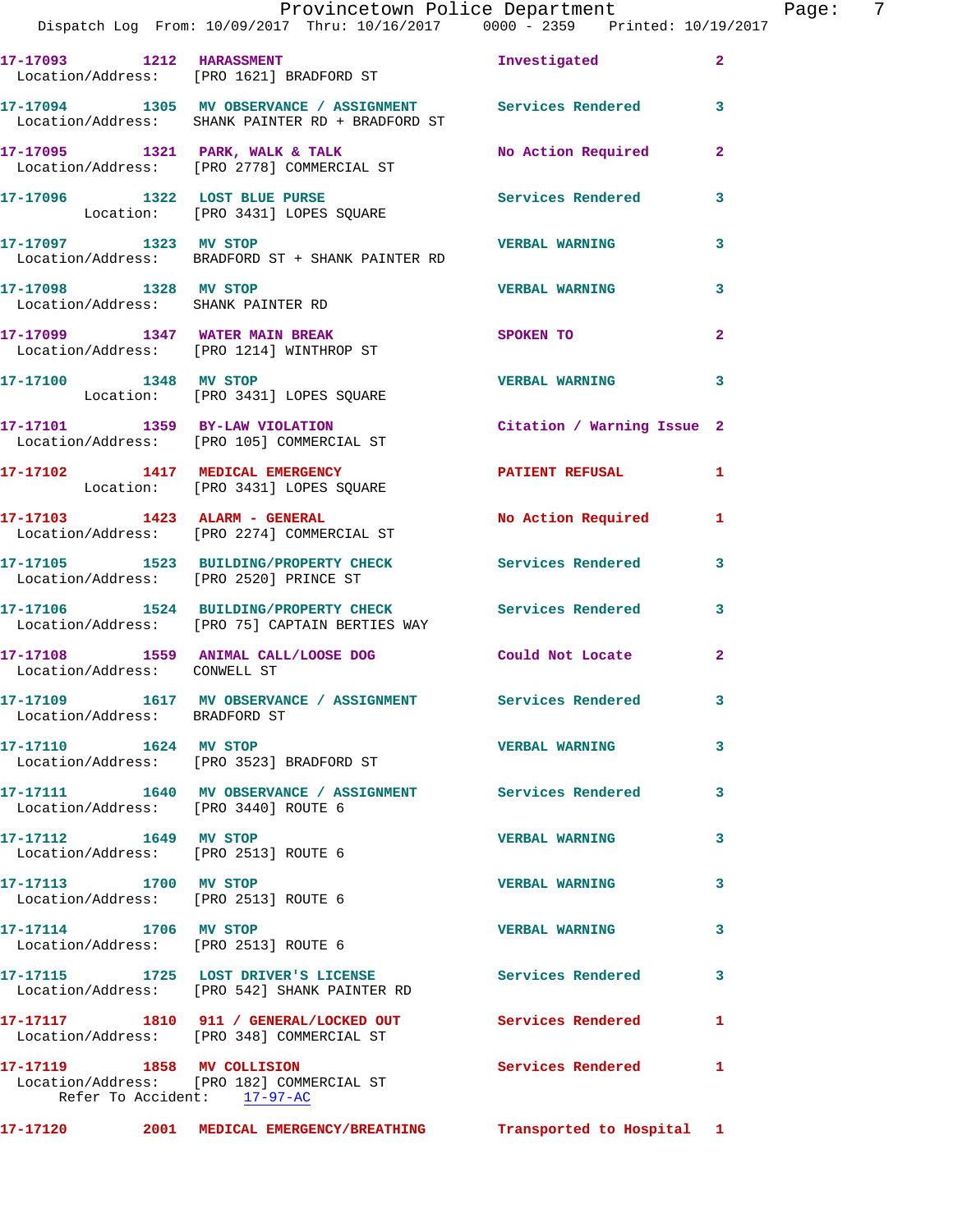|                                 | Dispatch Log From: 10/09/2017 Thru: 10/16/2017 0000 - 2359 Printed: 10/19/2017                                        | Provincetown Police Department | Page: 8 |
|---------------------------------|-----------------------------------------------------------------------------------------------------------------------|--------------------------------|---------|
|                                 | Location/Address: [PRO 350] COMMERCIAL ST                                                                             |                                |         |
|                                 | 17-17121 2119 BUILDING/PROPERTY CHECK Services Rendered 3<br>Location/Address: [PRO 3259] MACMILLAN WHARF             |                                |         |
|                                 | 17-17123 2200 ALARM - FIRE FRIE False Alarm<br>Location/Address: [PRO 2977] COMMERCIAL ST                             |                                | 1       |
| Location/Address: COMMERCIAL ST | 17-17124 2215 ASSIST DEPARTMENT / MUTUAL AID Could Not Locate 3                                                       |                                |         |
|                                 | 17-17125 2235 MEDICAL EMERGENCY/MEDICAL PATIENT REFUSAL<br>Location/Address: [PRO 3222] ALDEN ST                      |                                | 1       |
| For Date: $10/13/2017$ - Friday |                                                                                                                       |                                |         |
|                                 | 17-17126 0005 MV OBSERVANCE / ASSIGNMENT Services Rendered 3<br>Location/Address: SHANK PAINTER RD + BRADFORD ST      |                                |         |
|                                 | 17-17127 0023 MEDICAL EMERGENCY PATIENT REFUSAL 1<br>Location/Address: [PRO 2144] CONWELL ST                          |                                |         |
|                                 | 17-17128 0041 BUILDING/PROPERTY CHECK BLDG/PROP Checked/Secure 3<br>Location/Address: [PRO 16] BRADFORD ST            |                                |         |
|                                 | 17-17129 0115 BUILDING/PROPERTY CHECK BLDG/PROP Checked/Secure 3<br>Location/Address: [PRO 3609] COMMERCIAL ST        |                                |         |
|                                 | 17-17130 0115 MEDICAL EMERGENCY<br>Location/Address: [PRO 106] COMMERCIAL ST                                          | Transported to Hospital 1      |         |
|                                 | 17-17131 0120 BUILDING/PROPERTY CHECK BLDG/PROP Checked/Secure 3<br>Location/Address: [PRO 3296] SHANK PAINTER RD     |                                |         |
|                                 | 17-17133 0124 MEDICAL EMERGENCY PATIENT REFUSAL 1<br>Location/Address: [PRO 542] SHANK PAINTER RD                     |                                |         |
|                                 | 17-17132 0126 MV OBSERVANCE / ASSIGNMENT Services Rendered<br>Location/Address: [PRO 94] BRADFORD ST                  |                                | 3       |
|                                 | 17-17134 0128 MV OBSERVANCE / ASSIGNMENT No Action Required 3<br>Location/Address: HOWLAND ST + BRADFORD ST           |                                |         |
|                                 | 17-17135 0200 BUILDING/PROPERTY CHECK BLDG/PROP Checked/Secure 3<br>Location/Address: [PRO 182] COMMERCIAL ST         |                                |         |
|                                 | 17-17136 0328 BUILDING/PROPERTY CHECK BLDG/PROP Checked/Secure 3<br>Location/Address: [PRO 488] MAYFLOWER ST          |                                |         |
|                                 | 17-17137 0328 MV OBSERVANCE / ASSIGNMENT No Action Required 3<br>Location/Address: JEROME SMITH RD + SHANK PAINTER RD |                                |         |
|                                 | 17-17138 0333 BUILDING/PROPERTY CHECK BLDG/PROP Checked/Secure 3<br>Location/Address: [PRO 3259] MACMILLAN WHARF      |                                |         |
|                                 | 17-17139 0405 BUILDING/PROPERTY CHECK BLDG/PROP Checked/Secure 3<br>Location/Address: [PRO 1886] BRADFORD ST          |                                |         |
|                                 | 17-17140 0424 BUILDING/PROPERTY CHECK Services Rendered 3<br>Location/Address: [PRO 433] RYDER ST EXT                 |                                |         |
|                                 | 17-17141 0504 BUILDING/PROPERTY CHECK BLDG/PROP Checked/Secure 3<br>Location/Address: [PRO 2539] RYDER ST EXT         |                                |         |
|                                 | 17-17142 0509 BUILDING/PROPERTY CHECK BLDG/PROP Checked/Secure 3<br>Location/Address: [PRO 447] JEROME SMITH RD       |                                |         |
|                                 | 17-17143 0553 MV OBSERVANCE / ASSIGNMENT<br>Location/Address: ROUTE 6 + HOWLAND ST                                    | No Action Required             | 3       |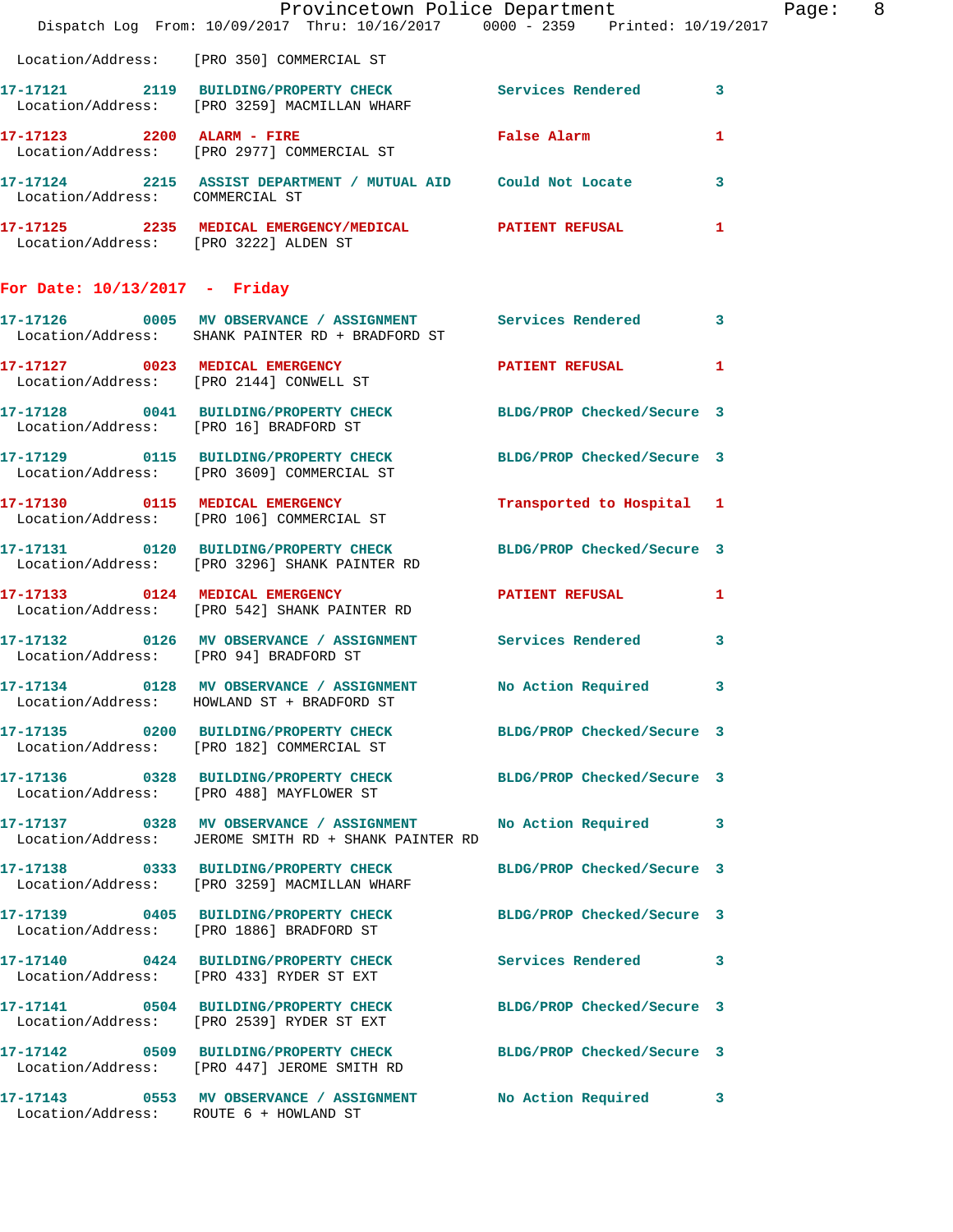|                                                           | 17-17145 0607 MV COMPLAINT<br>Location/Address: ROUTE 6 + SNAIL RD                                             | <b>VERBAL WARNING</b>      | $\mathbf{2}$            |
|-----------------------------------------------------------|----------------------------------------------------------------------------------------------------------------|----------------------------|-------------------------|
|                                                           | 17-17144 0609 FLIGHT COVERAGE<br>Location/Address: [PRO 516] RACE POINT RD                                     | Services Rendered 2        |                         |
|                                                           | 17-17146 0801 BUILDING/PROPERTY CHECK<br>Location/Address: [PRO 2483] COMMERCIAL ST                            | Services Rendered 3        |                         |
|                                                           | 17-17147 0806 BUILDING/PROPERTY CHECK<br>Location/Address: [PRO 3287] ROUTE 6                                  | BLDG/PROP Checked/Secure 3 |                         |
|                                                           | 17-17149 0910 BUILDING/PROPERTY CHECK<br>Location/Address: [PRO 571] ALDEN ST                                  | BLDG/PROP Checked/Secure 3 |                         |
|                                                           | 17-17150 0923 PARK, WALK & TALK<br>Location/Address: [PRO 175] COMMERCIAL ST                                   | Services Rendered 2        |                         |
|                                                           | 17-17151 0951 BUILDING/PROPERTY CHECK<br>Location/Address: [PRO 3317] CEMETERY RD                              | BLDG/PROP Checked/Secure 3 |                         |
|                                                           | 17-17152 0951 BUILDING/PROPERTY CHECK<br>Location/Address: [PRO 3318] CEMETERY RD                              | BLDG/PROP Checked/Secure 3 |                         |
|                                                           | 17-17153 0955 DISTURBANCE / FIGHT / ARGUMENT Services Rendered 1<br>Location/Address: [PRO 3430] COMMERCIAL ST |                            |                         |
|                                                           | 17-17154 1002 MEDICAL EMERGENCY<br>Location/Address: [PRO 3430] COMMERCIAL ST                                  | Transported to Hospital 1  |                         |
|                                                           | 17-17155 1107 MEDICAL EMERGENCY<br>Location/Address: [PRO 1952] COMMERCIAL ST                                  | <b>PATIENT REFUSAL</b>     | $\mathbf{1}$            |
|                                                           | 17-17156 1122 ANIMAL CALL<br>Location/Address: [PRO 2647] SHANK PAINTER RD                                     | Services Rendered          | $\mathbf{2}$            |
| 17-17157 1128 MV HIT & RUN<br>Refer To Accident: 17-98-AC | Location/Address: [PRO 433] RYDER ST EXT                                                                       | Services Rendered          | $\mathbf{2}$            |
|                                                           | 17-17158 1136 BUILDING/PROPERTY CHECK<br>Location/Address: [PRO 2483] COMMERCIAL ST                            | <b>Services Rendered</b>   | $\overline{\mathbf{3}}$ |
| Location/Address: COMMERCIAL ST                           | 17-17159 1158 PARK, WALK & TALK                                                                                | Services Rendered          | $\overline{\mathbf{2}}$ |
|                                                           | 17-17161 1210 ANIMAL CALL/PET PANTRY Services Rendered<br>Location/Address: [PRO 3296] SHANK PAINTER RD        |                            | $\mathbf{2}$            |
| 17-17162 1222 ANIMAL CALL                                 | Location/Address: [PRO 3362] SEASHORE PARK DR                                                                  | Services Rendered          | $\mathbf{2}$            |
| 17-17163 1351 ANIMAL CALL                                 | Location/Address: [PRO 2227] BRADFORD ST                                                                       | Services Rendered          | $\mathbf{2}$            |
|                                                           | 17-17164 1359 MEDICAL EMERGENCY/EVAL<br>Location/Address: [PRO 2227] BRADFORD ST                               | Transported to Hospital 1  |                         |
|                                                           | 17-17168 1522 MV COLLISION<br>Location/Address: HOWLAND ST + BRADFORD ST                                       | Services Rendered          | $\mathbf{1}$            |
|                                                           | 17-17169 1523 MEDICAL EMERGENCY<br>Location/Address: BRADFORD ST + HOWLAND ST                                  | <b>PATIENT REFUSAL</b>     | 1                       |
|                                                           | 17-17170 1554 MEDICAL EMERGENCY<br>Location/Address: [PRO 595] BRADFORD ST                                     | Services Rendered 1        |                         |
|                                                           | 17-17171 1602 PARKING COMPLAINT / GENERAL SPOKEN TO<br>Location/Address: [PRO 2539] RYDER ST EXT               |                            | 3                       |
|                                                           | 17-17172 1604 BUILDING/PROPERTY CHECK BLDG/PROP Checked/Secure 3                                               |                            |                         |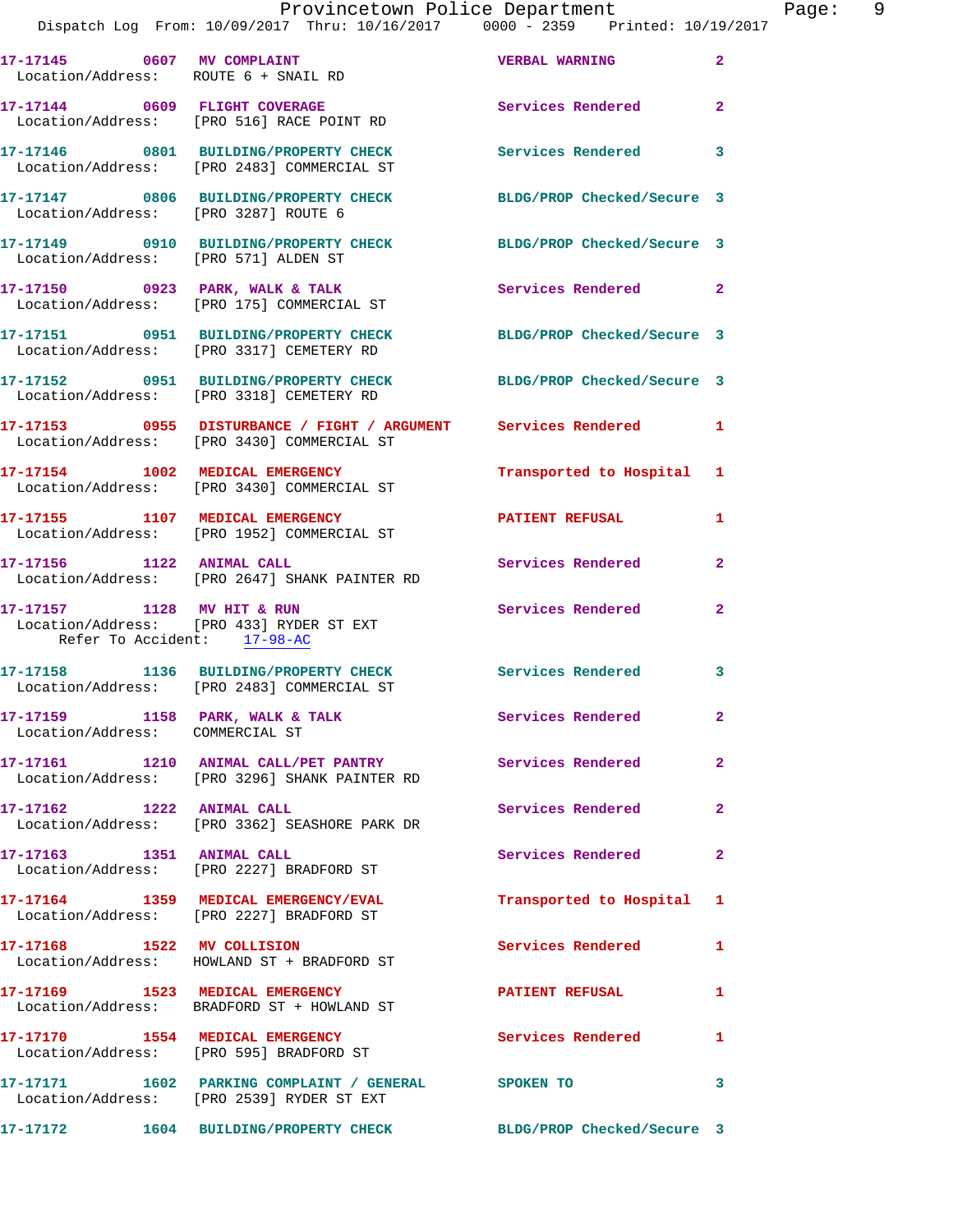|                                        |                                                                                     | Provincetown Police Department<br>Dispatch Log From: 10/09/2017 Thru: 10/16/2017 0000 - 2359 Printed: 10/19/2017 | Page: 10       |  |
|----------------------------------------|-------------------------------------------------------------------------------------|------------------------------------------------------------------------------------------------------------------|----------------|--|
|                                        | Location/Address: [PRO 4084] COMMERCIAL ST                                          |                                                                                                                  |                |  |
|                                        | Location/Address: [PRO 4041] BRADFORD ST                                            | 17-17173 1625 MV VANDALISM/BROKEN MIRROR SPOKEN TO                                                               | $\overline{2}$ |  |
|                                        | 17-17174 1657 FOLLOW UP<br>Location/Address: HOWLAND ST + BRADFORD ST               | Vehicle Towed                                                                                                    | $\mathbf{2}$   |  |
|                                        | Location/Address: [PRO 2483] COMMERCIAL ST                                          | 17-17175 1737 BUILDING/PROPERTY CHECK BLDG/PROP Checked/Secure 3                                                 |                |  |
|                                        |                                                                                     | Services Rendered 3                                                                                              |                |  |
|                                        | Location/Address: [PRO 2206] COMMERCIAL ST                                          | 17-17177 1851 BUILDING/PROPERTY CHECK BLDG/PROP Checked/Secure 3                                                 |                |  |
|                                        | 17-17178 1909 SERVICE CALL / POLICE<br>Location/Address: [PRO 542] SHANK PAINTER RD | SPOKEN TO                                                                                                        | 3              |  |
|                                        | 17-17179 1938 MV COLLISION<br>Location/Address: [PRO 352] COMMERCIAL ST             | Referred to Other Agency 1                                                                                       |                |  |
| Location/Address: [PRO 3287] ROUTE 6   |                                                                                     | 17-17180 2041 BUILDING/PROPERTY CHECK BLDG/PROP Checked/Secure 3                                                 |                |  |
|                                        | Location/Address: [PRO 1654] NELSON AVE                                             | 17-17182 2206 MEDICAL EMERGENCY/EVAL 2006 Services Rendered 1                                                    |                |  |
|                                        | 17-17183 2251 BAR CHECK<br>Location/Address: [PRO 208] COMMERCIAL ST                | No Action Required 2                                                                                             |                |  |
| For Date: $10/14/2017$ - Saturday      |                                                                                     |                                                                                                                  |                |  |
|                                        | Location/Address: [PRO 530] SHANK PAINTER RD                                        | 17-17184 0007 BUILDING/PROPERTY CHECK BLDG/PROP Checked/Secure 3                                                 |                |  |
| Location/Address: [PRO 16] BRADFORD ST |                                                                                     | 17-17185 0022 BUILDING/PROPERTY CHECK BLDG/PROP Checked/Secure 3                                                 |                |  |
|                                        | Location/Address: [PRO 444] HIGH POLE HILL                                          | 17-17186 0024 BUILDING/PROPERTY CHECK BLDG/PROP Checked/Secure 3                                                 |                |  |
|                                        | 17-17189 0026 ALARM - FIRE<br>Location/Address: [PRO 2977] COMMERCIAL ST            | False Alarm                                                                                                      | 1              |  |
| Location/Address: COMMERCIAL ST        |                                                                                     | 17-17187 0031 PARK, WALK & TALK Services Rendered 2                                                              |                |  |
|                                        | Location/Address: [PRO 94] BRADFORD ST                                              | 17-17188 0031 MV OBSERVANCE / ASSIGNMENT No Action Required 3                                                    |                |  |
|                                        | 17-17191 0037 BAR CHECK<br>Location/Address: [PRO 3443] COMMERCIAL ST               | No Action Required                                                                                               | 2              |  |
| 17-17192 0043 BAR CHECK                | Location/Address: [PRO 208] COMMERCIAL ST                                           | No Action Required 2                                                                                             |                |  |
|                                        | Location/Address: [PRO 3004] BRADFORD ST                                            | 17-17193 0106 MV OBSERVANCE / ASSIGNMENT Services Rendered                                                       | 3              |  |
| Location/Address: NELSON AVE           |                                                                                     | 17-17194 0119 BUILDING/PROPERTY CHECK Services Rendered                                                          | $\mathbf{3}$   |  |
|                                        | Location/Address: BRADFORD ST + RYDER ST                                            | 17-17195 0120 MV OBSERVANCE / ASSIGNMENT Services Rendered 3                                                     |                |  |
| 17-17196 0131 MV STOP                  | Location/Address: BRADFORD ST + DAGGETT LN                                          | Citation / Warning Issue 3                                                                                       |                |  |
| 17-17197 0135 MV STOP                  |                                                                                     | VERBAL WARNING 3                                                                                                 |                |  |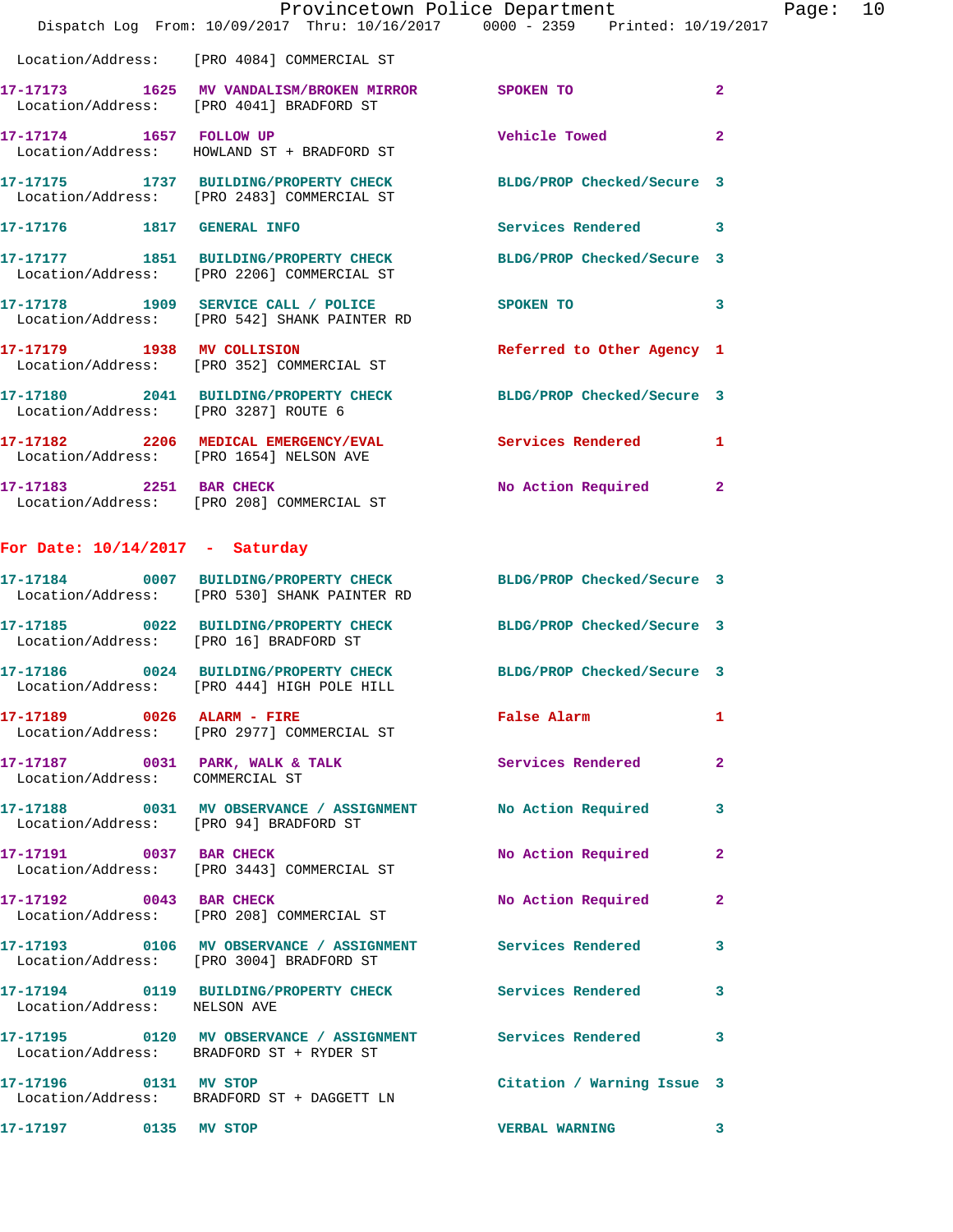|                                                                   | Dispatch Log From: 10/09/2017 Thru: 10/16/2017 0000 - 2359 Printed: 10/19/2017                                   | Provincetown Police Department |              | Page: | 11 |
|-------------------------------------------------------------------|------------------------------------------------------------------------------------------------------------------|--------------------------------|--------------|-------|----|
|                                                                   | Location/Address: BRADFORD ST + STANDISH ST                                                                      |                                |              |       |    |
|                                                                   |                                                                                                                  |                                |              |       |    |
| Location/Address: ROUTE 6 + SNAIL RD                              | 17-17199 0202 MV OBSERVANCE / ASSIGNMENT Services Rendered                                                       |                                | 3            |       |    |
|                                                                   | 17-17200 0229 BUILDING/PROPERTY CHECK<br>Location/Address: [PRO 447] JEROME SMITH RD                             | BLDG/PROP Checked/Secure 3     |              |       |    |
|                                                                   | 17-17201 0231 BUILDING/PROPERTY CHECK BLDG/PROP Checked/Secure 3<br>Location/Address: [PRO 3259] MACMILLAN WHARF |                                |              |       |    |
| 17-17202 0247 ASSIST CITIZEN<br>Location/Address: JOHNSON ST      |                                                                                                                  | Services Rendered 3            |              |       |    |
|                                                                   | 17-17203 0257 BUILDING/PROPERTY CHECK<br>Location/Address: [PRO 1638] COMMERCIAL ST                              | BLDG/PROP Checked/Secure 3     |              |       |    |
| Location/Address: STABLE PATH                                     | 17-17204 0415 MEDICAL EMERGENCY                                                                                  | Transported to Hospital 1      |              |       |    |
|                                                                   | 17-17205 0451 BUILDING/PROPERTY CHECK<br>Location/Address: [PRO 545] SHANK PAINTER RD                            | BLDG/PROP Checked/Secure 3     |              |       |    |
|                                                                   | 17-17206 0518 MV OBSERVANCE / ASSIGNMENT<br>Location/Address: BRADFORD ST + HIGH POLE HILL                       | No Action Required 3           |              |       |    |
|                                                                   | 17-17207 0523 MV OBSERVANCE / ASSIGNMENT Services Rendered<br>Location/Address: BRADFORD ST + HOWLAND ST         |                                | 3            |       |    |
|                                                                   | 17-17208 0540 FLIGHT COVERAGE<br>Location/Address: [PRO 516] RACE POINT RD                                       | Services Rendered              | $\mathbf{2}$ |       |    |
|                                                                   | 17-17209 0602 MV STOP<br>Location/Address: [PRO 2500] COMMERCIAL ST                                              | <b>VERBAL WARNING</b>          | 3            |       |    |
|                                                                   | 17-17210 0608 BUILDING/PROPERTY CHECK<br>Location/Address: [PRO 519] RACE POINT RD                               | BLDG/PROP Checked/Secure 3     |              |       |    |
|                                                                   | 17-17211 0614 BUILDING/PROPERTY CHECK BLDG/PROP Checked/Secure 3<br>Location/Address: [PRO 105] COMMERCIAL ST    |                                |              |       |    |
| Location/Address: [PRO 2521] ROUTE 6                              | 17-17213 0727 ASSIST DEPARTMENT / MUTUAL AID Referred to Other Agency 3                                          |                                |              |       |    |
|                                                                   | 17-17212 0729 BUILDING/PROPERTY CHECK Services Rendered<br>Location/Address: [PRO 3259] MACMILLAN WHARF          |                                | 3            |       |    |
|                                                                   | 17-17214 0800 PARKING COMPLAINT / GENERAL Citation / Warning Issue 3<br>Location/Address: [PRO 1584] MONTELLO ST |                                |              |       |    |
|                                                                   | 17-17215 0851 PARK, WALK & TALK<br>Location/Address: [PRO 3085] COMMERCIAL ST                                    | <b>Services Rendered</b>       | $\mathbf{2}$ |       |    |
| 17-17217 1000 MV STOLEN                                           | Location/Address: HANCOCK ST + COMMERCIAL ST                                                                     | Services Rendered              | 3            |       |    |
|                                                                   | 17-17216 1005 MV OBSERVANCE / ASSIGNMENT Services Rendered<br>Location/Address: SEASHORE PARK DR + RACE POINT RD |                                | 3            |       |    |
| 17-17218 1020 ANIMAL CALL/BIRD                                    | Location/Address: [PRO 3259] MACMILLAN WHARF                                                                     | Services Rendered              | $\mathbf{2}$ |       |    |
|                                                                   | 17-17219 1112 COMPLAINT<br>Location/Address: [PRO 3015] BRADFORD ST                                              | Referred to Other Agency 3     |              |       |    |
| 17-17221 1138 ASSIST CITIZEN<br>Location/Address: AUNT SUKEYS WAY |                                                                                                                  | Services Rendered              | 3            |       |    |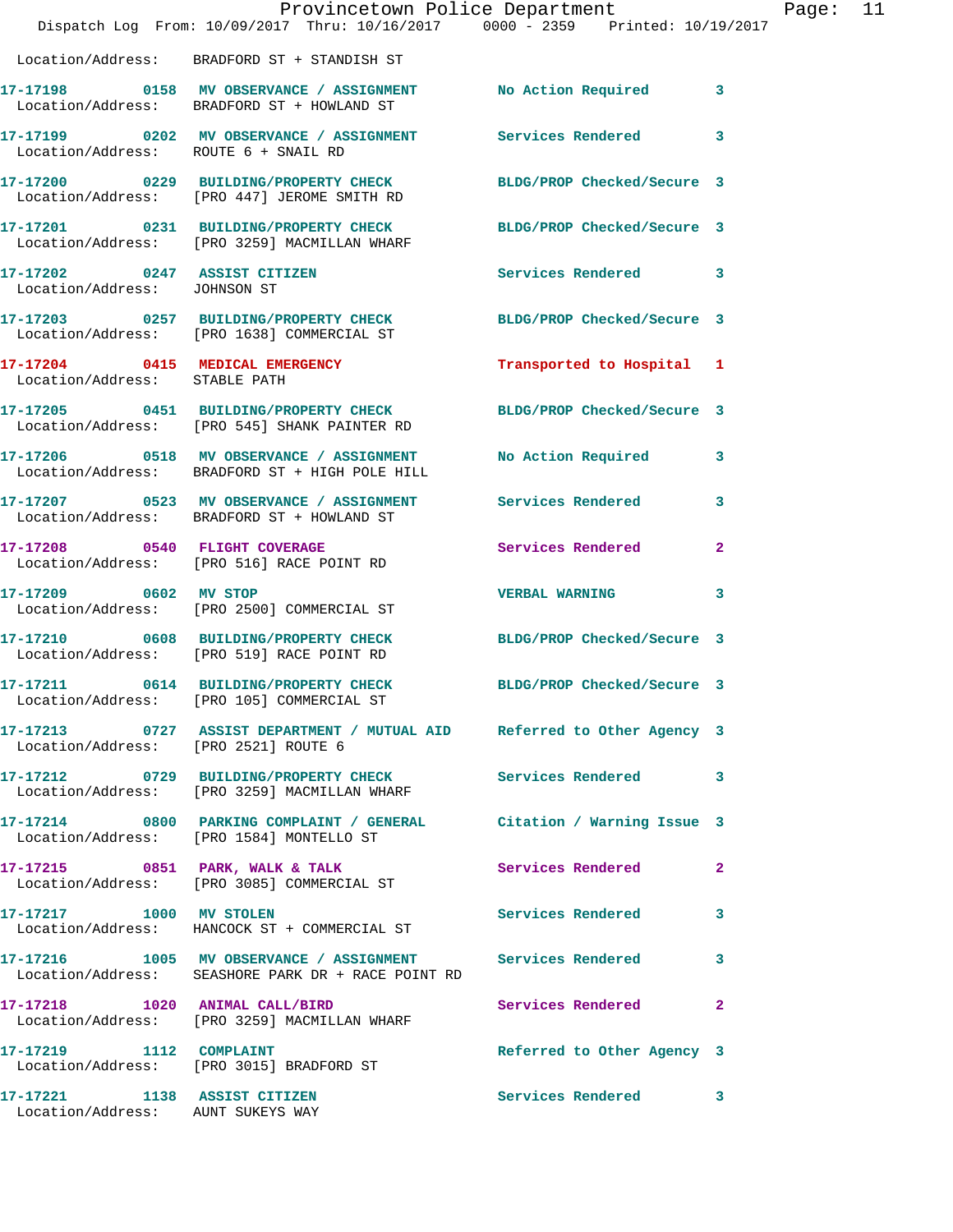|                          | Provincetown Police Department<br>Dispatch Log From: 10/09/2017 Thru: 10/16/2017 0000 - 2359 Printed: 10/19/2017           |                                                                                                                                                                                                                                |                | Page: 12 |  |
|--------------------------|----------------------------------------------------------------------------------------------------------------------------|--------------------------------------------------------------------------------------------------------------------------------------------------------------------------------------------------------------------------------|----------------|----------|--|
|                          | 17-17222 1144 MEDICAL EMERGENCY <b>12 Contains Transported</b> to Hospital 1<br>Location/Address: [PRO 442] HARRY KEMP WAY |                                                                                                                                                                                                                                |                |          |  |
| Location: [TRU] TRURO PD | 17-17223 1155 ASSIST DEPARTMENT / MUTUAL AID Services Rendered 3                                                           |                                                                                                                                                                                                                                |                |          |  |
|                          |                                                                                                                            | SPOKEN TO THE SPOKEN OF THE SPOKEN OF THE SPOKEN OF THE SPOKEN OF THE SPOKEN OF THE SPOKEN OF THE SPOKEN OF THE SPOKEN OF THE SPOKEN OF THE SPOKEN OF THE SPOKEN OF THE SPOKEN OF THE SPOKEN OF THE SPOKEN OF THE SPOKEN OF TH | 3              |          |  |
|                          | 17-17224 1229 BUILDING/PROPERTY CHECK BLDG/PROP Checked/Secure 3<br>Location/Address: [PRO 2500] COMMERCIAL ST             |                                                                                                                                                                                                                                |                |          |  |
|                          | 17-17226 1359 PARK, WALK & TALK<br>Location/Address: [PRO 146] COMMERCIAL ST                                               | Services Rendered 2                                                                                                                                                                                                            |                |          |  |
|                          | 17-17228 1554 BUILDING/PROPERTY CHECK BLDG/PROP Checked/Secure 3<br>Location/Address: [PRO 447] JEROME SMITH RD            |                                                                                                                                                                                                                                |                |          |  |
|                          | 17-17230 1628 BUILDING/PROPERTY CHECK BLDG/PROP Checked/Secure 3<br>Location/Address: [PRO 182] COMMERCIAL ST              |                                                                                                                                                                                                                                |                |          |  |
|                          | 17-17232 1654 MV OBSERVANCE / ASSIGNMENT Services Rendered 3<br>Location/Address: BRADFORD ST + HOWLAND ST                 |                                                                                                                                                                                                                                |                |          |  |
|                          | 17-17233 1658 SHOPLIFTING<br>Location/Address: [PRO 198] COMMERCIAL ST                                                     | Services Rendered 3                                                                                                                                                                                                            |                |          |  |
|                          | 17-17234 1709 MV STOP<br>Location/Address: [PRO 356] COMMERCIAL ST                                                         | <b>VERBAL WARNING</b>                                                                                                                                                                                                          | 3              |          |  |
| 17-17235 1729 FOLLOW UP  | Location/Address: [PRO 711] BRADFORD ST                                                                                    | SPOKEN TO                                                                                                                                                                                                                      | $\overline{2}$ |          |  |
|                          | 17-17236 1741 NOISE COMPLAINT/FIREWORKS Could Not Locate<br>Location/Address: [PRO 2977] COMMERCIAL ST                     |                                                                                                                                                                                                                                | 3              |          |  |
| 17-17237 1811 MV STOP    | Location/Address: [PRO 602] STANDISH ST                                                                                    | <b>VERBAL WARNING</b>                                                                                                                                                                                                          | 3              |          |  |
|                          | 17-17238 1836 BAR CHECK<br>Location/Address: [PRO 146] COMMERCIAL ST                                                       | Services Rendered 2                                                                                                                                                                                                            |                |          |  |
| 17-17239 1854 BAR CHECK  | Location/Address: [PRO 2251] COMMERCIAL ST                                                                                 | Services Rendered                                                                                                                                                                                                              |                |          |  |
| 17-17240 1857 BAR CHECK  | Location/Address: [PRO 3335] COMMERCIAL ST                                                                                 | Services Rendered                                                                                                                                                                                                              | $\overline{2}$ |          |  |
| 17-17241 1902 BAR CHECK  | Location/Address: [PRO 329] COMMERCIAL ST                                                                                  | Services Rendered                                                                                                                                                                                                              | $\mathbf{2}$   |          |  |
| 17-17242 1915 BAR CHECK  | Location/Address: [PRO 312] COMMERCIAL ST                                                                                  | Services Rendered                                                                                                                                                                                                              | $\mathbf{2}$   |          |  |
| 17-17243 1918 BAR CHECK  | Location/Address: [PRO 2698] COMMERCIAL ST                                                                                 | Services Rendered                                                                                                                                                                                                              | $\mathbf{2}$   |          |  |
|                          | 17-17244 1922 BAR CHECK<br>Location/Address: [PRO 3619] COMMERCIAL ST                                                      | Services Rendered                                                                                                                                                                                                              | $\mathbf{2}$   |          |  |
| 17-17245 1925 BAR CHECK  | Location/Address: [PRO 253] COMMERCIAL ST                                                                                  | Services Rendered                                                                                                                                                                                                              | $\mathbf{2}$   |          |  |
|                          | 17-17246 1934 BAR CHECK<br>Location/Address: [PRO 3908] COMMERCIAL ST                                                      | BLDG/PROP Checked/Secure 2                                                                                                                                                                                                     |                |          |  |
| 17-17247 1937 BAR CHECK  | Location/Address: [PRO 3117] COMMERCIAL ST                                                                                 | Services Rendered                                                                                                                                                                                                              | -2             |          |  |
|                          | 17-17248 1944 BAR CHECK<br>Location/Address: [PRO 3633] COMMERCIAL ST                                                      | Services Rendered                                                                                                                                                                                                              | $\mathbf{2}$   |          |  |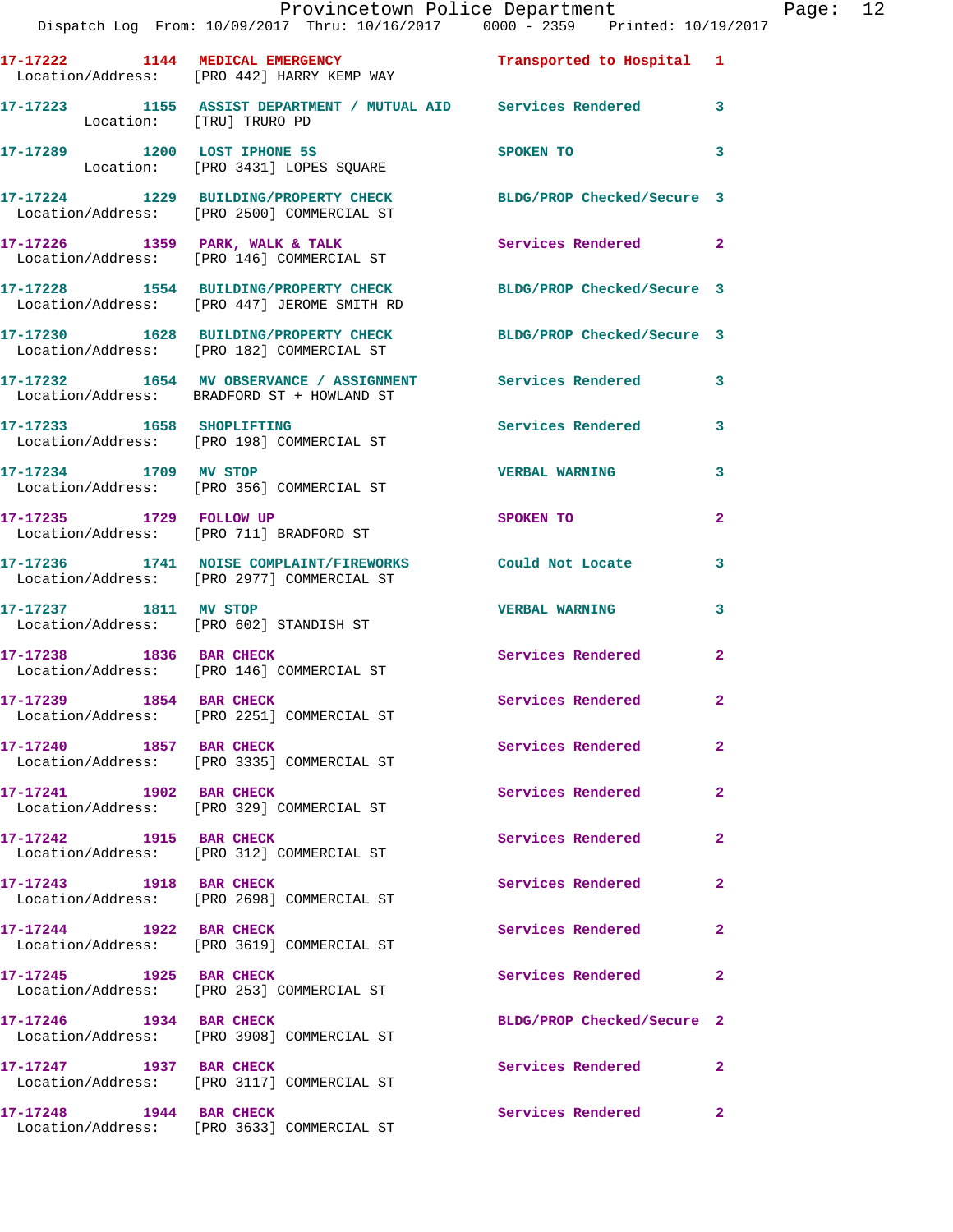|                                      | Dispatch Log From: 10/09/2017 Thru: 10/16/2017 0000 - 2359 Printed: 10/19/2017                                   | Provincetown Police Department |                | Page: 13 |  |
|--------------------------------------|------------------------------------------------------------------------------------------------------------------|--------------------------------|----------------|----------|--|
|                                      | 17-17250 1954 BAR CHECK<br>Location/Address: [PRO 146] COMMERCIAL ST                                             | Services Rendered 2            |                |          |  |
|                                      | 17-17249 1958 MV OBSERVANCE / ASSIGNMENT Services Rendered<br>Location/Address: BRADFORD ST + HIGH POLE HILL     |                                | 3              |          |  |
| 17-17252 2002 BAR CHECK              | Location/Address: [PRO 3392] COMMERCIAL ST                                                                       | Services Rendered              | $\overline{2}$ |          |  |
|                                      | 17-17253 2059 MEDICAL EMERGENCY/STROKE Transported to Hospital 1<br>Location/Address: [PRO 3260] BRADFORD ST EXT |                                |                |          |  |
| Location/Address: ROUTE 6 + SNAIL RD | 17-17254 2145 MV OBSERVANCE / ASSIGNMENT Services Rendered 3                                                     |                                |                |          |  |
|                                      | 17-17255 2153 LOST PROPERTY/SAMSUNG PHONE Services Rendered 3<br>Location/Address: [PRO 542] SHANK PAINTER RD    |                                |                |          |  |
| Refer To Summons: 17-320-AR          | 17-17257  2257  ASSAULT/PAST OCCURRED  FOLLOW UP<br>Location/Address: [PRO 2832] COMMERCIAL ST                   |                                | $\mathbf{1}$   |          |  |
| Refer To Summons: 17-320-AR          | 17-17259 2331 FOLLOW UP<br>Location/Address: [PRO 2832] COMMERCIAL ST                                            | Services Rendered              | $\overline{2}$ |          |  |
| For Date: $10/15/2017$ - Sunday      |                                                                                                                  |                                |                |          |  |
|                                      | 17-17260 0014 FIREWORKS<br>Location/Address: [PRO 2977] COMMERCIAL ST                                            | Referred to Other Agency 2 6   |                |          |  |
|                                      | 17-17262 0019 BAR CHECK<br>Location/Address: [PRO 3443] COMMERCIAL ST                                            | Services Rendered 2            |                |          |  |
|                                      | 17-17263 0032 BUILDING/PROPERTY CHECK BLDG/PROP Checked/Secure 3<br>Location/Address: [PRO 186] COMMERCIAL ST    |                                |                |          |  |
|                                      | 17-17264 0035 PARK, WALK & TALK 6 Services Rendered 3<br>Location/Address: [PRO 105] COMMERCIAL ST               |                                |                |          |  |
| Location/Address: ROUTE 6            | 17-17265 0052 MV OBSERVANCE / ASSIGNMENT Services Rendered                                                       |                                | 3              |          |  |

|                                                               | 17-17264 0035 PARK, WALK & TALK<br>Location/Address: [PRO 105] COMMERCIAL ST                           | <b>Services Rendered</b>   | $\overline{\mathbf{3}}$ |
|---------------------------------------------------------------|--------------------------------------------------------------------------------------------------------|----------------------------|-------------------------|
| Location/Address: ROUTE 6                                     | 17-17265 0052 MV OBSERVANCE / ASSIGNMENT Services Rendered                                             |                            | $\mathbf{3}$            |
|                                                               | 17-17266 0059 MEDICAL EMERGENCY<br>Location/Address: [PRO 542] SHANK PAINTER RD                        | <b>PATIENT REFUSAL</b>     | $\mathbf{1}$            |
|                                                               | Location/Address: BRADFORD ST + RYDER ST                                                               |                            | $\overline{\mathbf{3}}$ |
|                                                               | 17-17268  0127 SUSPICIOUS ACTIVITY<br>Location/Address: [PRO 3276] COMMERCIAL ST                       | <b>Services Rendered</b>   | $\overline{2}$          |
|                                                               | 17-17270 0214 MV OBSERVANCE / ASSIGNMENT Services Rendered<br>Location/Address: [PRO 2494] BRADFORD ST |                            | $\mathbf{3}$            |
| 17-17271 0214 MV STOP<br>Location/Address: [PRO 2518] ROUTE 6 |                                                                                                        | <b>VERBAL WARNING</b>      | 3                       |
| 17-17272 0347 ASSIST CITIZEN                                  | Location/Address: [PRO 711] BRADFORD ST                                                                | Services Rendered          | $\mathbf{3}$            |
|                                                               | 17-17273 0419 MEDICAL EMERGENCY<br>Location/Address: [PRO 542] SHANK PAINTER RD                        | <b>Services Rendered</b>   | $\mathbf{1}$            |
|                                                               | 17-17274 0543 BUILDING/PROPERTY CHECK<br>Location/Address: [PRO 3259] MACMILLAN WHARF                  | BLDG/PROP Checked/Secure 3 |                         |
|                                                               |                                                                                                        |                            |                         |

**17-17275 0551 MV OBSERVANCE / ASSIGNMENT Services Rendered 3**  Location/Address: STANDISH ST + BRADFORD ST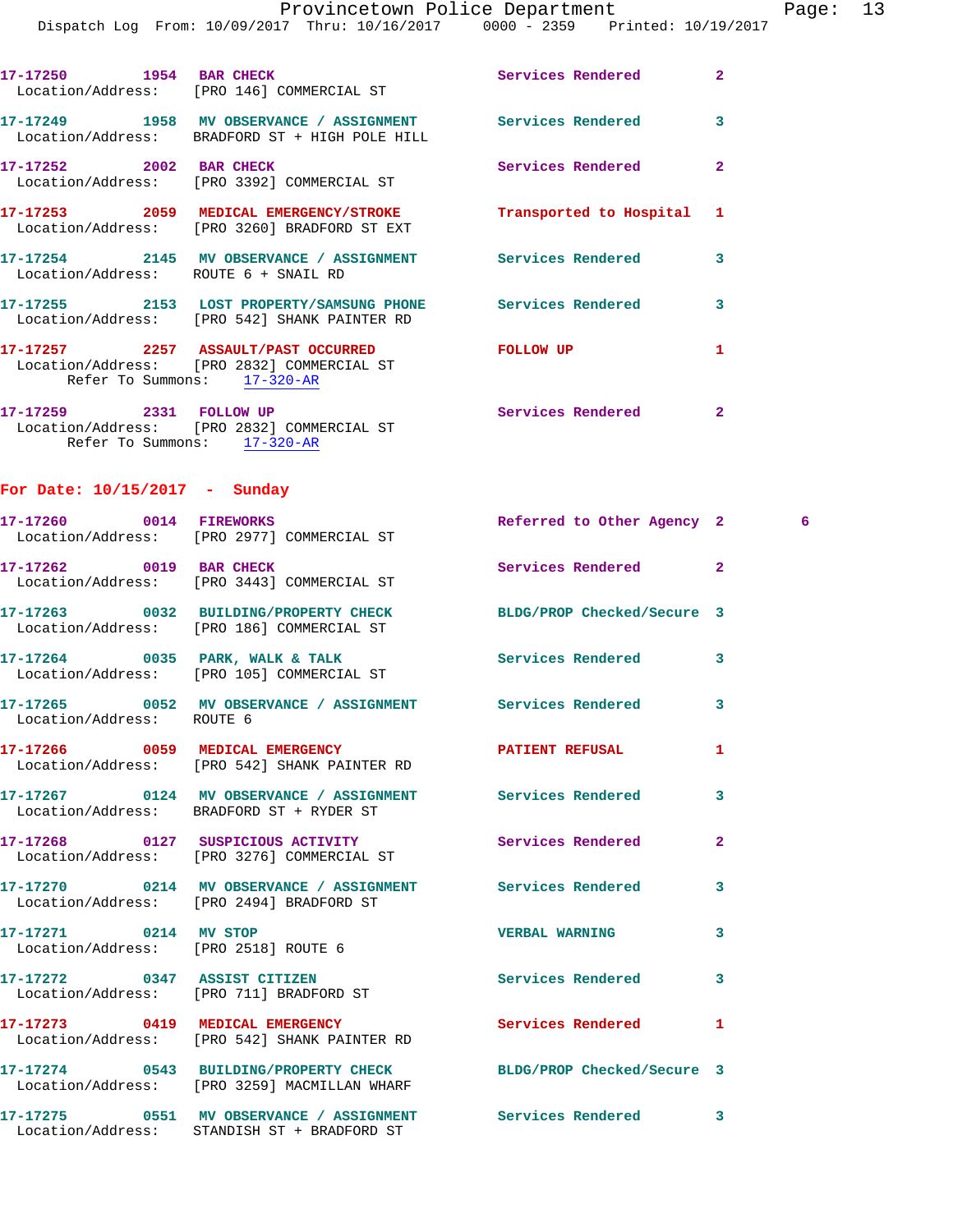| 17-17276 0605 MV STOP         | Location/Address: [PRO 3004] BRADFORD ST                                                                       | <b>VERBAL WARNING</b>      | $\overline{\mathbf{3}}$ |
|-------------------------------|----------------------------------------------------------------------------------------------------------------|----------------------------|-------------------------|
|                               | 17-17277 0703 FLIGHT COVERAGE<br>Location/Address: [PRO 516] RACE POINT RD                                     | <b>Services Rendered</b>   | $\overline{2}$          |
|                               | 17-17278 0731 MEDICAL EMERGENCY<br>Location/Address: [PRO 516] RACE POINT RD                                   | Services Rendered          | $\mathbf{1}$            |
|                               | 17-17279 0834 MEDICAL EMERGENCY<br>Location/Address: [PRO 1792] BRADFORD ST                                    | Transported to Hospital 1  |                         |
|                               | 17-17280 0849 LOST PANASONIC CAMERA<br>Location: [PRO 3431] LOPES SQUARE                                       | SPOKEN TO                  | 3                       |
|                               | 17-17281 0906 BUILDING/PROPERTY CHECK<br>Location/Address: [PRO 3318] CEMETERY RD                              | Services Rendered          | 3                       |
|                               | 17-17282 0910 BUILDING/PROPERTY CHECK<br>Location/Address: [PRO 3317] CEMETERY RD                              | <b>Services Rendered</b>   | 3                       |
|                               | 17-17283 0953 MV OBSERVANCE / ASSIGNMENT Services Rendered<br>Location/Address: [PRO 3430] COMMERCIAL ST       |                            | $\overline{\mathbf{3}}$ |
| Location/Address: BRADFORD ST | 17-17284 1042 ASSIST DEPARTMENT / MUTUAL AID No Action Required                                                |                            | 3                       |
|                               | 17-17285 1046 MEDICAL EMERGENCY<br>Location/Address: [PRO 440] HARRY KEMP WAY                                  | Transported to Hospital 1  |                         |
|                               | 17-17287 1117 DISPATCHER SICK                                                                                  | SPOKEN TO                  | 3                       |
|                               | 17-17290 1216 MV OBSERVANCE / ASSIGNMENT Services Rendered<br>Location/Address: PROVINCE RD + SHANK PAINTER RD |                            | 3                       |
|                               | 17-17291 1246 MEDICAL EMERGENCY<br>Location/Address: [PRO 105] COMMERCIAL ST                                   | No Action Required         | 1                       |
| 17-17292 1304 HARASSMENT      | Location/Address: [PRO 711] BRADFORD ST                                                                        | No Action Required         | $\mathbf{2}$            |
|                               | 17-17294 1357 MAN ON BENCH/SLEEP/PASSED OUT No Action Required<br>Location/Address: [PRO 2704] COMMERCIAL ST   |                            | 3                       |
|                               | 17-17293 1358 PARK, WALK & TALK<br>Location/Address: CARVER ST + COMMERCIAL ST                                 | Services Rendered          | $\mathbf{2}$            |
|                               | 17-17295 1418 BUILDING/PROPERTY CHECK<br>Location/Address: [PRO 3033] COMMERCIAL ST                            | BLDG/PROP Checked/Secure 3 |                         |
|                               | Location/Address: [PRO 711] BRADFORD ST                                                                        | Services Rendered          | 3                       |
|                               | 17-17298 1606 LOST PROPERTY-POUCH<br>Location/Address: [PRO 542] SHANK PAINTER RD                              | <b>Services Rendered</b>   | 3                       |
|                               | 17-17300 1702 PARK, WALK & TALK<br>Location: [PRO 3431] LOPES SQUARE                                           | Services Rendered          | $\overline{2}$          |
|                               | 17-17301 1810 BUILDING/PROPERTY CHECK<br>Location/Address: [PRO 2481] TREMONT ST                               | <b>Services Rendered</b>   | 3                       |
|                               | 17-17302 1812 BUILDING/PROPERTY CHECK<br>Location/Address: [PRO 2483] COMMERCIAL ST                            | <b>Services Rendered</b>   | 3                       |
|                               | 17-17303 1820 BUILDING/PROPERTY CHECK<br>Location/Address: [PRO 564] BAYBERRY AVE                              | <b>Services Rendered</b>   | 3                       |
|                               | 17-17304 1838 BUILDING/PROPERTY CHECK<br>Location/Address: [PRO 3163] WINTHROP ST                              | <b>Services Rendered</b>   | 3                       |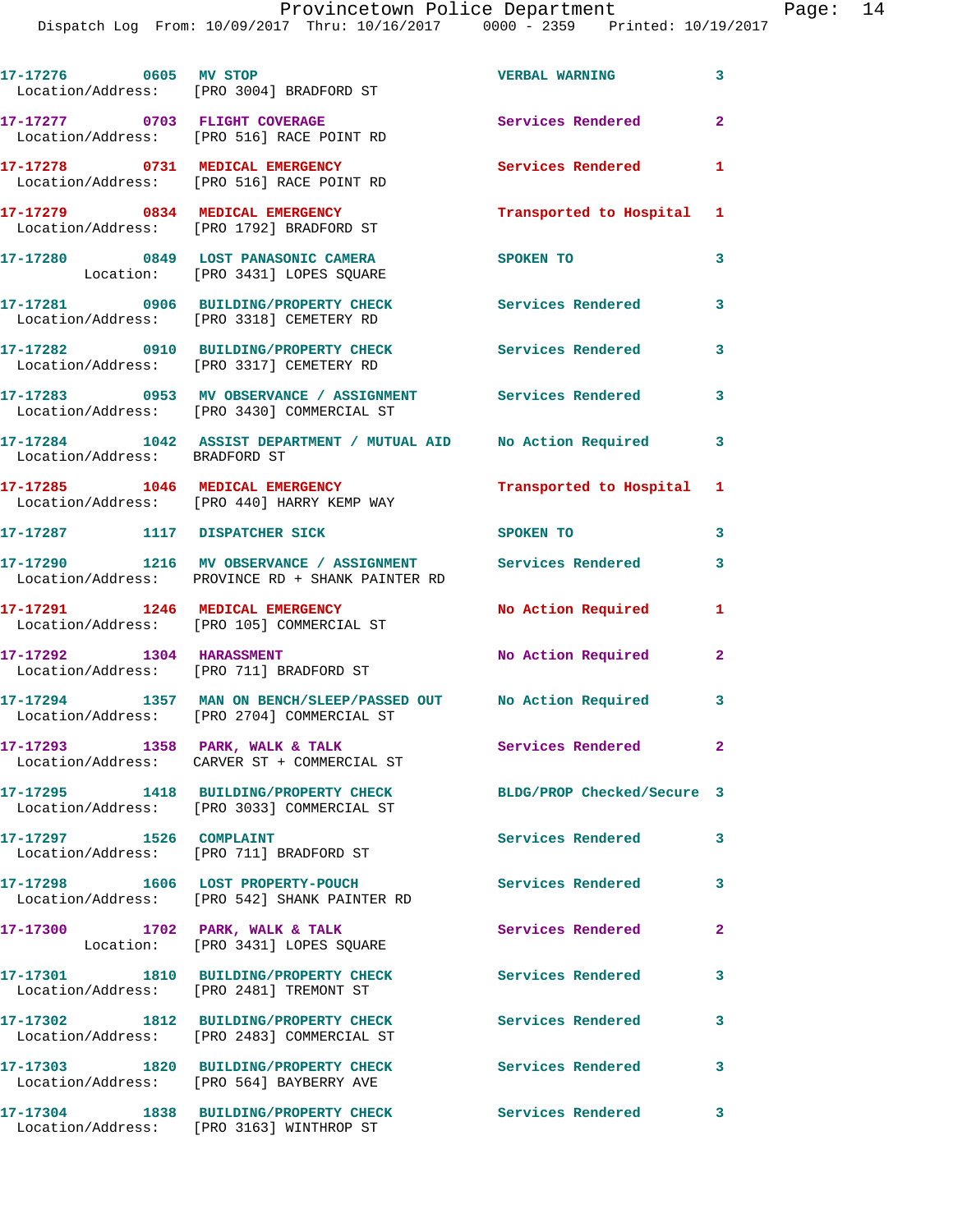| Location/Address: [PRO 2521] ROUTE 6                                         | 17-17305 1945 MV OBSERVANCE / ASSIGNMENT No Action Required 3                                                    |                            |                         |
|------------------------------------------------------------------------------|------------------------------------------------------------------------------------------------------------------|----------------------------|-------------------------|
| 17-17306 2011 ALARM - GENERAL                                                | Location/Address: [PRO 749] BRADFORD ST                                                                          | <b>False Alarm</b>         | $\mathbf{1}$            |
|                                                                              | 17-17307 2030 ALARM - GENERAL<br>Location/Address: [PRO 523] COMMERCIAL ST                                       | False Alarm                | $\mathbf{1}$            |
| 17-17308 2050 BAR CHECK                                                      | Location/Address: [PRO 2737] COMMERCIAL ST                                                                       | No Action Required         | $\mathbf{2}$            |
| 17-17310 2118 ALARM - GENERAL                                                | Location/Address: [PRO 324] COMMERCIAL ST                                                                        | Services Rendered          | $\mathbf{1}$            |
|                                                                              | 17-17309 2123 BUILDING/PROPERTY CHECK Services Rendered<br>Location/Address: [PRO 2898] JEROME SMITH RD          |                            | 3                       |
| 17-17311 2135 COMPLAINT                                                      | Location/Address: [PRO 569] WINSLOW ST                                                                           | <b>GONE ON ARRIVAL</b>     | 3                       |
| 17-17312 2142 ANIMAL CALL<br>Location/Address: [PRO 1592] PEARL ST           |                                                                                                                  | Services Rendered          | $\mathbf{2}$            |
| 17-17313 2231 ALARM - GENERAL                                                | Location/Address: [PRO 196] COMMERCIAL ST                                                                        | False Alarm                | $\mathbf{1}$            |
|                                                                              | 17-17315 2332 BUILDING/PROPERTY CHECK BLDG/PROP Checked/Secure 3<br>Location/Address: [PRO 530] SHANK PAINTER RD |                            |                         |
| Location/Address: [PRO 1646] WINSLOW ST                                      | 17-17316 2345 BUILDING/PROPERTY CHECK                                                                            | BLDG/PROP Checked/Secure 3 |                         |
| 17-17317 2348 MV STOP                                                        | Location/Address: [PRO 2484] BRADFORD ST                                                                         | <b>VERBAL WARNING</b>      | 3                       |
| 17-17318 2350 COMPLAINT                                                      | Location/Address: [PRO 711] BRADFORD ST                                                                          | Services Rendered 3        |                         |
| For Date: $10/16/2017$ - Monday                                              |                                                                                                                  |                            |                         |
| 17-17319 0008 RESIDENTIAL BURGLAR<br>Location/Address: [PRO 749] BRADFORD ST |                                                                                                                  | BLDG/PROP Checked/Secure 1 |                         |
| Location/Address: COMMERCIAL ST                                              | 17-17320 0041 DISTURBANCE / FIGHT / ARGUMENT GONE ON ARRIVAL                                                     |                            | $\mathbf{1}$            |
| 17-17321 0054 COMPLAINT                                                      | Location/Address: [PRO 711] BRADFORD ST                                                                          | Services Rendered          | $\overline{\mathbf{3}}$ |
|                                                                              | 17-17322 0056 ASSAULT/PAST OCCURRED<br>Location/Address: [PRO 3236] COMMERCIAL ST                                | <b>Services Rendered</b>   | $\mathbf{1}$            |
|                                                                              | 17-17323 0130 DISTURBANCE/SHOTS FIRED<br>Location/Address: [PRO 433] RYDER ST EXT                                | Services Rendered          | $\mathbf{1}$            |
| 17-17324 0318 COMPLAINT<br>Location/Address: [PRO 80] CARVER ST              |                                                                                                                  | FOLLOW UP                  | 3                       |
| 17-17325 0745 ALARM - GENERAL                                                | Location/Address: [PRO 208] COMMERCIAL ST                                                                        | No Action Required         | $\mathbf{1}$            |
|                                                                              | 17-17327 0810 SCHOOL ASSIGNMENT<br>Location/Address: [PRO 488] MAYFLOWER ST                                      | Services Rendered          | 3                       |
|                                                                              | 17-17330 0837 COUNTY POLICE BAND<br>Location/Address: [PRO 542] SHANK PAINTER RD                                 | Services Rendered          | 3                       |
|                                                                              | 17-17331 0907 MV OBSERVANCE / ASSIGNMENT                                                                         | Services Rendered          | 3                       |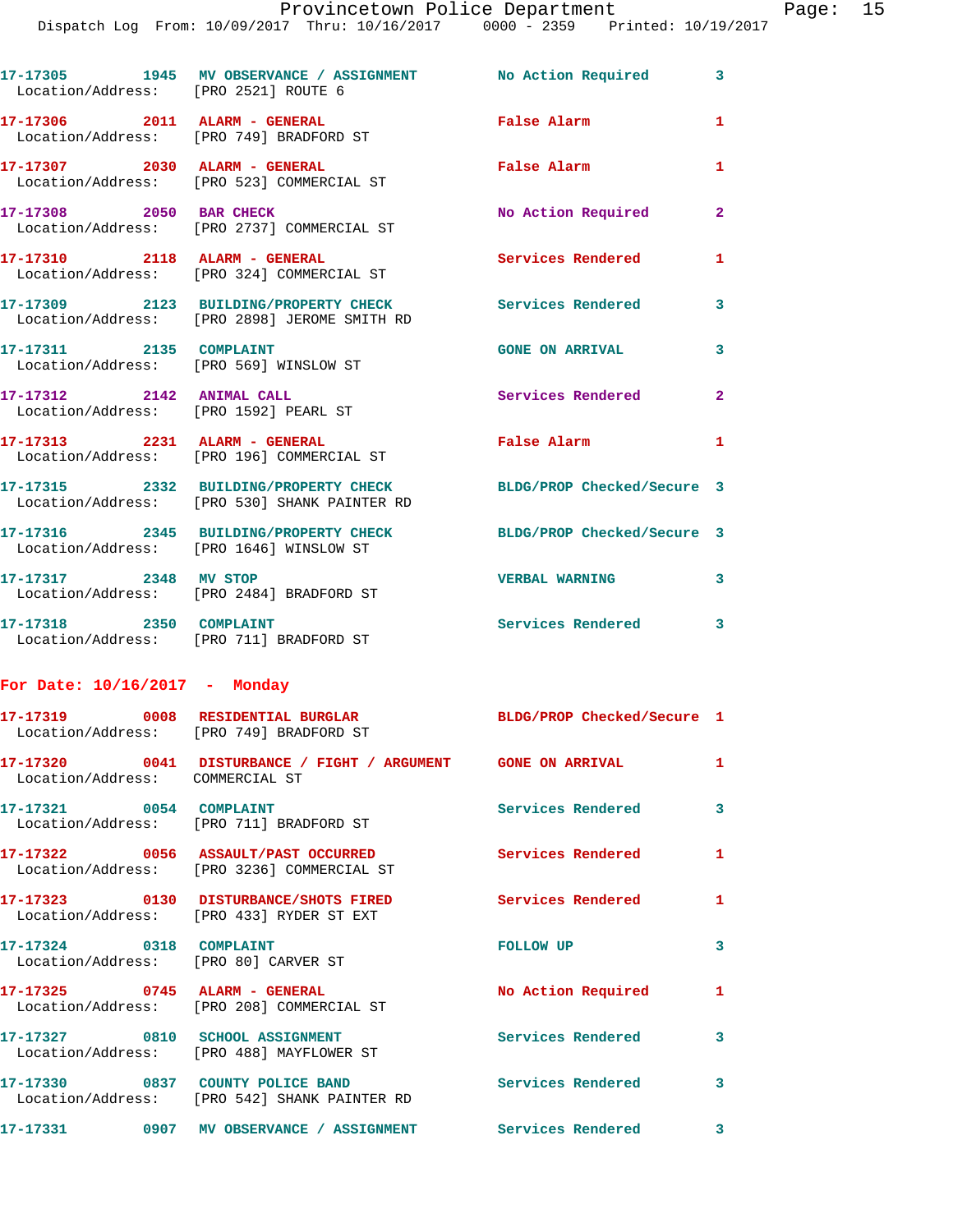|                                                                    | Dispatch Log From: 10/09/2017 Thru: 10/16/2017 0000 - 2359 Printed: 10/19/2017                               | Provincetown Police Department | Page: 16     |  |
|--------------------------------------------------------------------|--------------------------------------------------------------------------------------------------------------|--------------------------------|--------------|--|
| Location/Address: [PRO 4048] ROUTE 6                               |                                                                                                              |                                |              |  |
|                                                                    | 17-17332 1018 MV OBSERVANCE / ASSIGNMENT Services Rendered 3<br>Location/Address: [PRO 2521] ROUTE 6         |                                |              |  |
|                                                                    | 17-17333 1214 HARASSMENT<br>Location/Address: [PRO 105] COMMERCIAL ST                                        | Investigated                   | $\mathbf{2}$ |  |
|                                                                    | 17-17334 1237 MEDICAL EMERGENCY<br>Location/Address: [PRO 2977] COMMERCIAL ST                                | Transported to Hospital 1      |              |  |
|                                                                    | 17-17335 1302 MEDICAL EMERGENCY<br>Location/Address: [PRO 756] BRADFORD ST                                   | PATIENT REFUSAL 1              |              |  |
|                                                                    | 17-17336 1324 FOLLOW UP<br>Location/Address: [PRO 413] CONWELL ST                                            | No Action Required 2           |              |  |
|                                                                    | 17-17337 1342 LOST EYE GLASSES<br>Location/Address: [PRO 208] COMMERCIAL ST                                  | Services Rendered 3            |              |  |
|                                                                    | 17-17338 1419 BUILDING/PROPERTY CHECK Services Rendered 3<br>Location/Address: [PRO 3259] MACMILLAN WHARF    |                                |              |  |
|                                                                    | 17-17339 1420 PARK, WALK & TALK Services Rendered 2<br>Location: [PRO 3431] LOPES SQUARE                     |                                |              |  |
|                                                                    | 17-17341 1533 PARK, WALK & TALK 1999 Services Rendered<br>Location/Address: [PRO 569] WINSLOW ST             |                                | $\mathbf{2}$ |  |
|                                                                    | 17-17342 1549 PARK, WALK & TALK 1998 Services Rendered 2<br>Location/Address: [PRO 105] COMMERCIAL ST        |                                |              |  |
|                                                                    | 17-17343 1614 PARK, WALK & TALK Services Rendered 2<br>Location: [PRO 3431] LOPES SQUARE                     |                                |              |  |
| Location/Address: [PRO 3440] ROUTE 6                               | 17-17344 1647 MV OBSERVANCE / ASSIGNMENT Services Rendered 3                                                 |                                |              |  |
| 17-17345 1655 MV STOP<br>Location/Address: SNAIL RD                |                                                                                                              | Citation / Warning Issue 3     |              |  |
|                                                                    | 17-17346 1721 BUILDING/PROPERTY CHECK BLDG/PROP Checked/Secure 3<br>Location/Address: [PRO 2494] BRADFORD ST |                                |              |  |
| 17-17347 1726 MV STOP<br>Location/Address: [PRO 2513] ROUTE 6      |                                                                                                              | <b>VERBAL WARNING</b>          | 3            |  |
| 17-17348 1727 PARK, WALK & TALK<br>Location/Address: COMMERCIAL ST |                                                                                                              | <b>Services Rendered</b>       | $\mathbf{2}$ |  |
|                                                                    | 17-17350 1749 ASSIST CITIZEN<br>Location/Address: [PRO 542] SHANK PAINTER RD                                 | Services Rendered              | 3            |  |
| 17-17352 1755 COMPLAINT                                            | Location/Address: [PRO 542] SHANK PAINTER RD                                                                 | Services Rendered              | 3            |  |
|                                                                    | 17-17351 1829 MV OBSERVANCE / ASSIGNMENT Services Rendered<br>Location/Address: STANDISH ST + BRADFORD ST    |                                | 3            |  |
| 17-17353 1859 MV STOP<br>Location/Address: ROUTE 6 + SNAIL RD      |                                                                                                              | <b>VERBAL WARNING</b>          | 3            |  |
|                                                                    | 17-17354 1905 MV OBSERVANCE / ASSIGNMENT Services Rendered<br>Location/Address: [PRO 1892] SHANK PAINTER RD  |                                | 3            |  |
|                                                                    | 17-17356 2034 BUILDING/PROPERTY CHECK Services Rendered<br>Location/Address: [PRO 564] BAYBERRY AVE          |                                | 3            |  |
|                                                                    | 17-17359 2100 BUILDING/PROPERTY CHECK Services Rendered 3                                                    |                                |              |  |

Location/Address: [PRO 569] WINSLOW ST